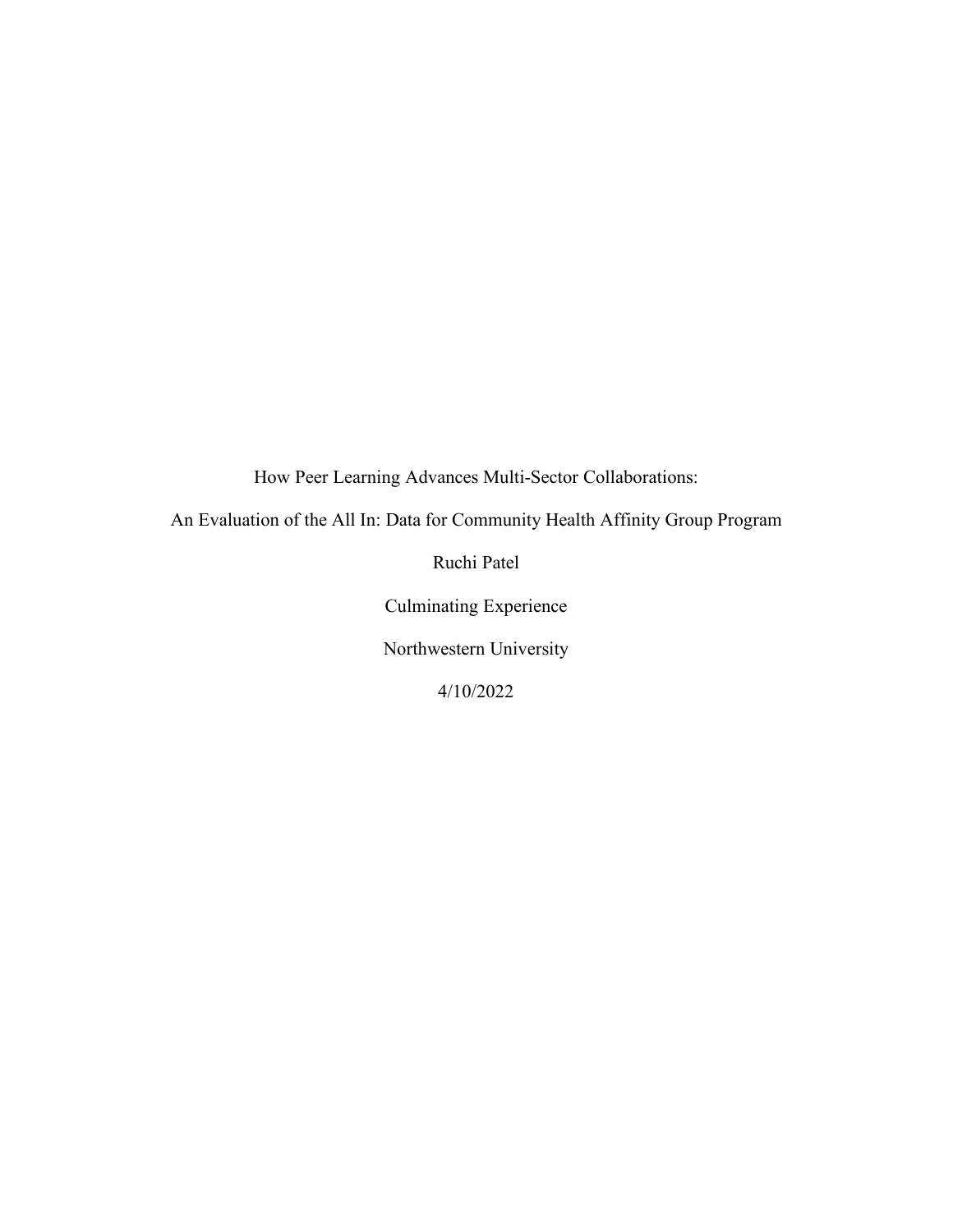## **Abstract**

**Background:** Peer-to-Peer learning is used for individuals to share knowledge and ideas with one another through formal and informal activities. This method helps peers to receive feedback from other one, gain teamwork skills on projects, and use principles from other sectors which can advance their own work. Peer-to-peer learning is used in multi-sector collaborations in advancing data sharing in public health. This report serves as an evaluation of the All In: Data for Community Health Affinity Group pilot to determine the effectiveness of peer engagement between participants, subject matter expert (SME) leaders, and support staff.

**Methods:** Data was collected using surveys for SME leaders, support staff, and participants. These stakeholders were asked to report information on if they found the Affinity Groups to be effective in peer-to-peer learning, which practices were used to encourage engagement during meetings, and recommendations they had for future iterations of the program.

**Results:** For the SME Leader Feedback form, six major themes emerged through analysis. Most SME leaders found there to be engagement within sessions, but preferred group sizes be reduced to allow for consistent attendance. SME leaders stated there was less engagement between participants outside of meetings, such as low engagement on the All In Online Community (OC) platform. Of the participants who completed the post-Affinity Group assessment survey (N=48), 89% of them said they would be somewhat or very likely to participate in a future Affinity Group.

**Conclusion:** The results from the evaluation conclude there to be high engagement between peers with the support of SME leaders as facilitators and support staff who assisted groups during sessions. Half of participants shared they made connections to some extent, recommendations to support engagement across groups should be implemented to get individuals involved in other areas of All In Programming. All In should consider piloting short and long term recommendations and discuss how they can be used to catalyze an expansive version of the Affinity Group program in the future.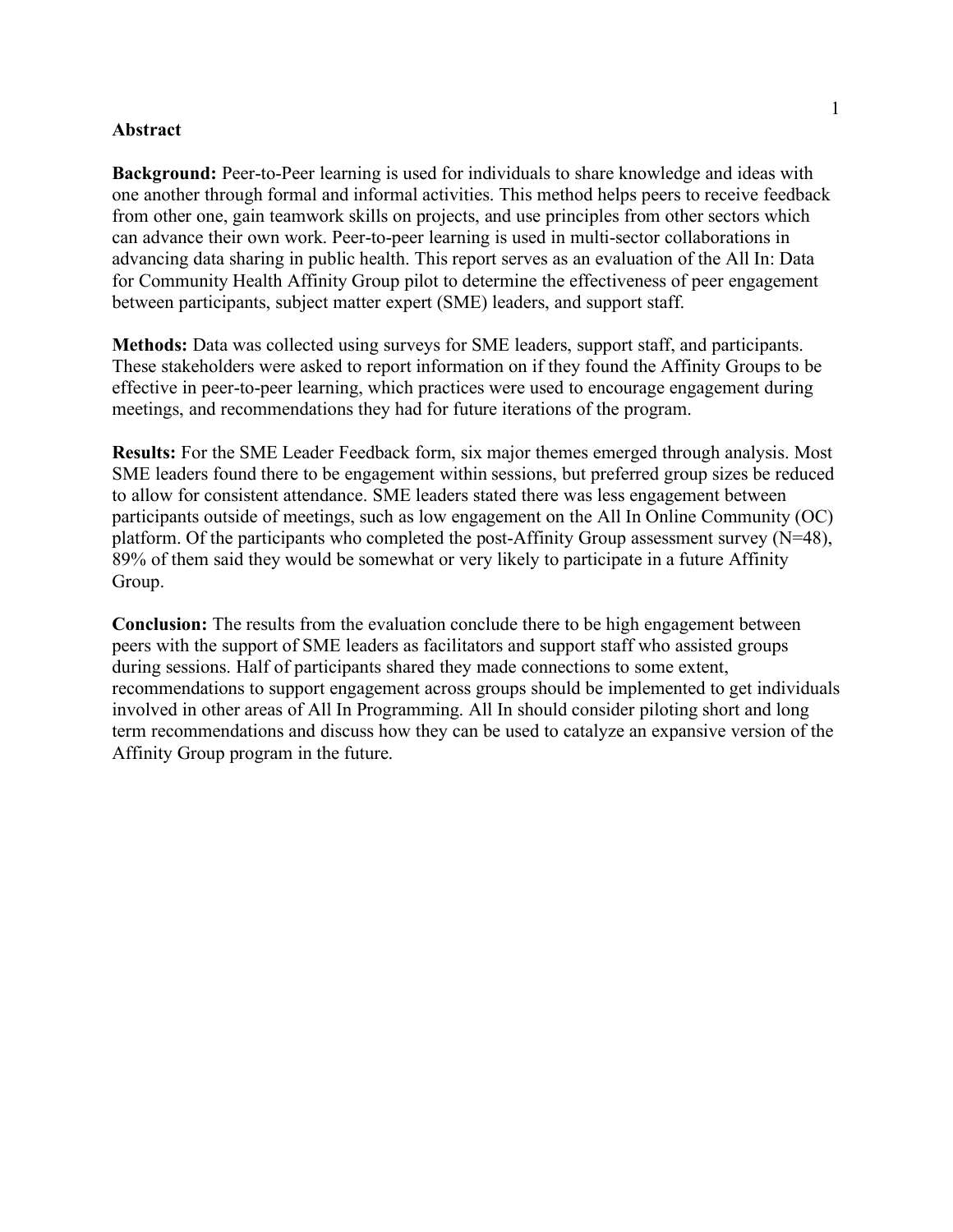## **Introduction:**

### **Purpose**

This report serves as an evaluation for the All In: Data for Community Health Affinity Group program. The report will examine the effectiveness of peer-to-peer connections and data sharing within multi-sector collaboration of the Affinity Groups, and then will suggest future recommendations that will shape logistical structures of the program, increase opportunities for engagement through other All In programming, and provide long term goals for how All In can further develop the pilot into a large-scale initiative. I used the Framework for Program Evaluation in Public Health by the Centers for Disease Control (CDC) (Milstein & Wetterhall, 1999) as a standard tool to evaluate elements from the Affinity Group Program. This framework uses a six step process and four standards that help avoid creating an imbalanced evaluation. These six steps include engaging stakeholders, describing the problem, focusing on evaluation design, gathering credible evidence, justifying conclusions, and describing the shared lessons learned. The four standards are utility, feasibility, propriety, and accuracy (Milstein & Wetterhall, 1999). To provide guidance in addressing the structure and numerous content of the report, I used the [Evaluation Report Checklist](https://wmich.edu/sites/default/files/attachments/u350/2018/eval-report-miron.pdf) tool from Western Michigan University (Miron, 2004). This evaluation serves as a written product for Northwestern University's Master of Public Health Culminating Experience and will weave core competencies I have learned through my coursework and in collaboration with the Illinois Public Health Institute (IPHI), Data Across Sectors for Health (DASH) and All In collaborators.

## **Background:**

Peer-to-peer collaborations are a method of sharing knowledge, ideas, and experiences between individuals through an array of formal and informal activities. It allows individuals to explain their ideas to one another and work collaboratively on projects. Individuals can receive feedback from others on their work and evaluate their own learning styles (Boud, 2001). Peer learning enhances skills such as teamwork, reflective thinking, and communication. Individuals who are involved in peer-to-peer learning can include students or individuals who have an interest in similar subject matters. Peer learning encompasses multiple activities such as discussions, seminars, collaborative projects, and community based activities. By using this peerto-peer framework, individuals are developing critical thinking skills and are using overlapping practices and principles from other industries to problem solve around greater issues in their own field of work. Peer-to-peer connections are relevant in the field of public health to get private and public sectors to collaborate to collect and share data. By constructing these types of partnerships, it allows multi-sectors of health to join forces towards aiding community needs, advancing health equity, and promoting justice.

Data sharing and peer-to-peer learning are valuable to multi-sector collaboration as they lead towards positive actions in reducing inequities affecting one's social determinants of health. Government, community organizations, nonprofit sectors, and individual community members are striving to address issues such as racial inequity, health and housing, and behavioral health. Health-related information systems and integrated data systems (IDS), link together individual level data, such as electronic health records (EHR) or data repositories, from different social and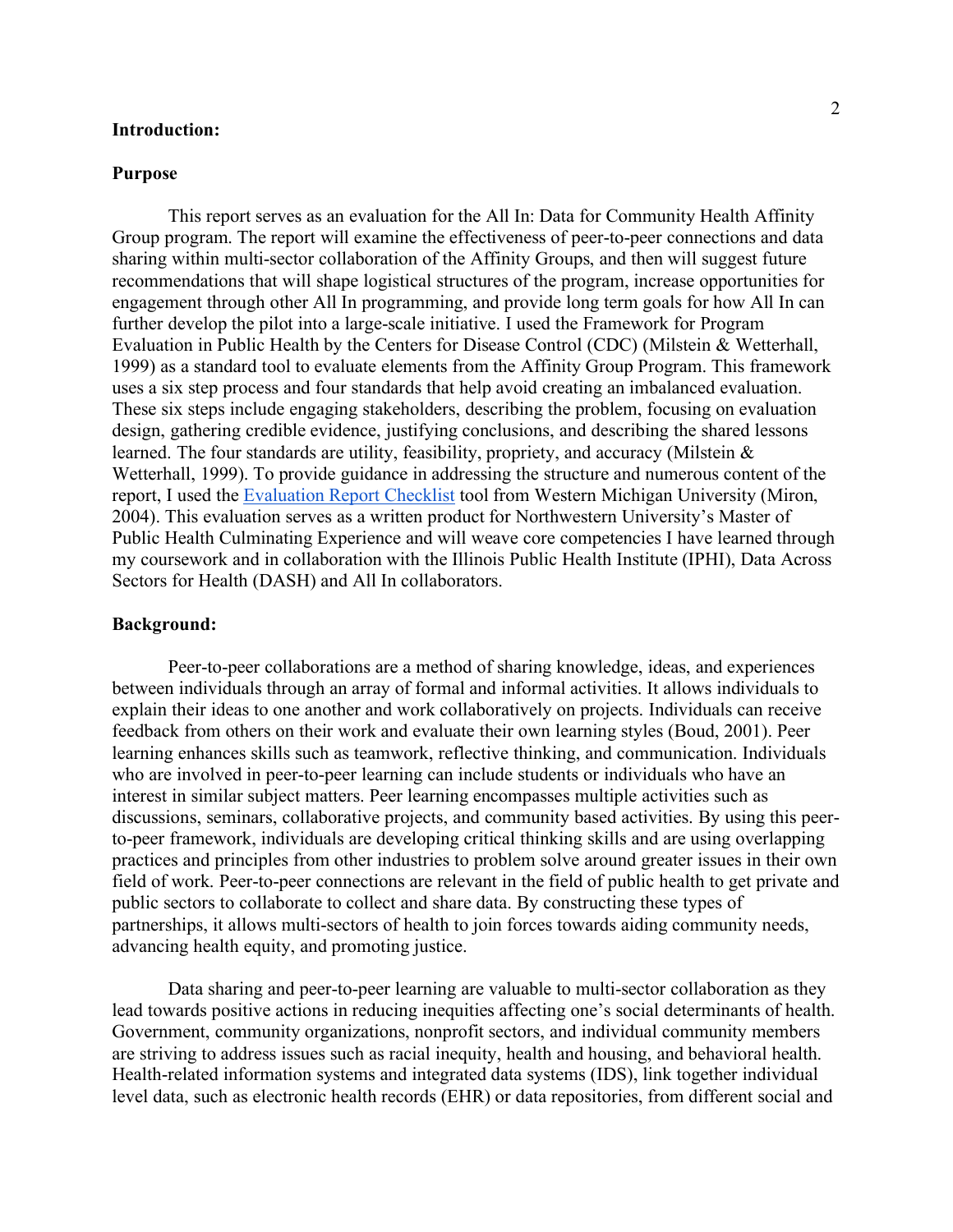health agencies for research, evaluation, policymaking, or program monitoring. These systems help with decision making at the individual, health system, county, and larger jurisdictional levels (King et al., 2016). By practicing data sharing initiatives with stakeholders, it drives partners to aid their communities in decision making practices. Data sharing helps to understand what issues communities are facing so they can measure the impact of interventions and identify solutions (Allen, et al., 2021). Advantages of data sharing include cost-efficiency, increased cooperation between stakeholders, and innovation through implementing public health programs (Van Panhuis et al., 2014). Collaborators can assist communities by aiding them in developing their own capacity and infrastructure towards community action. It takes time and trust needs to be established for authentic engagement between partners (CTSA, 2011).

The Robert Wood Johnson Foundation and the Georgia Health Policy Center have developed a framework known as Aligning Systems for Health and have created the Cross Sector Alignment Theory of Change. The Theory of Change builds on past public health models to focus on how multi-sectors such as social service, health care, and public health can meet the needs of communities in sustainable methods (Georgia Health Policy Center, 2019). It involves core components such as having a shared purpose, sharing data between entities, establishing sustainable financing, and having strong governance with leadership and defined roles. The theory posits that these factors work together to create change in mindsets, policy, and practice leading to overall change of community needs. As part of the framework, adaptive factors are valuable to the function of the core components, which include trust, equity, power dynamics and community voices (Aligning Systems for Health, 2021). The four adaptive factors are interconnected and are used for accomplishing health and racial equity when there is a partnership between organizational and community leaders (Aligning Systems for Health, 2021). By engaging with peer-to-peer learning and shared data systems, networks of community-based organizations can use multi-sector data to understand the impact of community health outcomes, which is aligned with the work [All In: Data for Community Health](https://www.allindata.org/) strives to complete.

## **Background on All In: Data for Community Health**

[All In: Data for Community Health](https://www.allindata.org/) is a network of communities that work with multisector partnerships to improve community health across the nation. Shared data systems help communities by working with different sectors to have a well-rounded profile of a community and their needs through data collection to understand what action is needed. This eventually can lead communities to increase their own capacity of improving programs and implementing public policies. All In partners include the BUILD Health Challenge, Data Across Sectors for Health (DASH), Network for Public Health Law, New Jersey Health Initiatives, Population Health Innovation Lab (PHIL), and Public Health National Center for Innovations (PHNCI). DASH is led by the Illinois Public Health Institute (IPHI) in partnership with the Michigan Public Health Institute (MPHI) and is funded by the Robert Wood Johnson Foundation (RWJF).

All In programming consists of the All In Podcast, webinars, the All In National Meeting, the All In Online Community (OC), and Affinity Groups. The All In podcast published its first episode in 2018 and invites community leaders to discuss their collaboration with other sectors of health to improve the well-being of communities. The podcast is a method of sharing community experiences to listeners through a digital format in a more convenient way. Another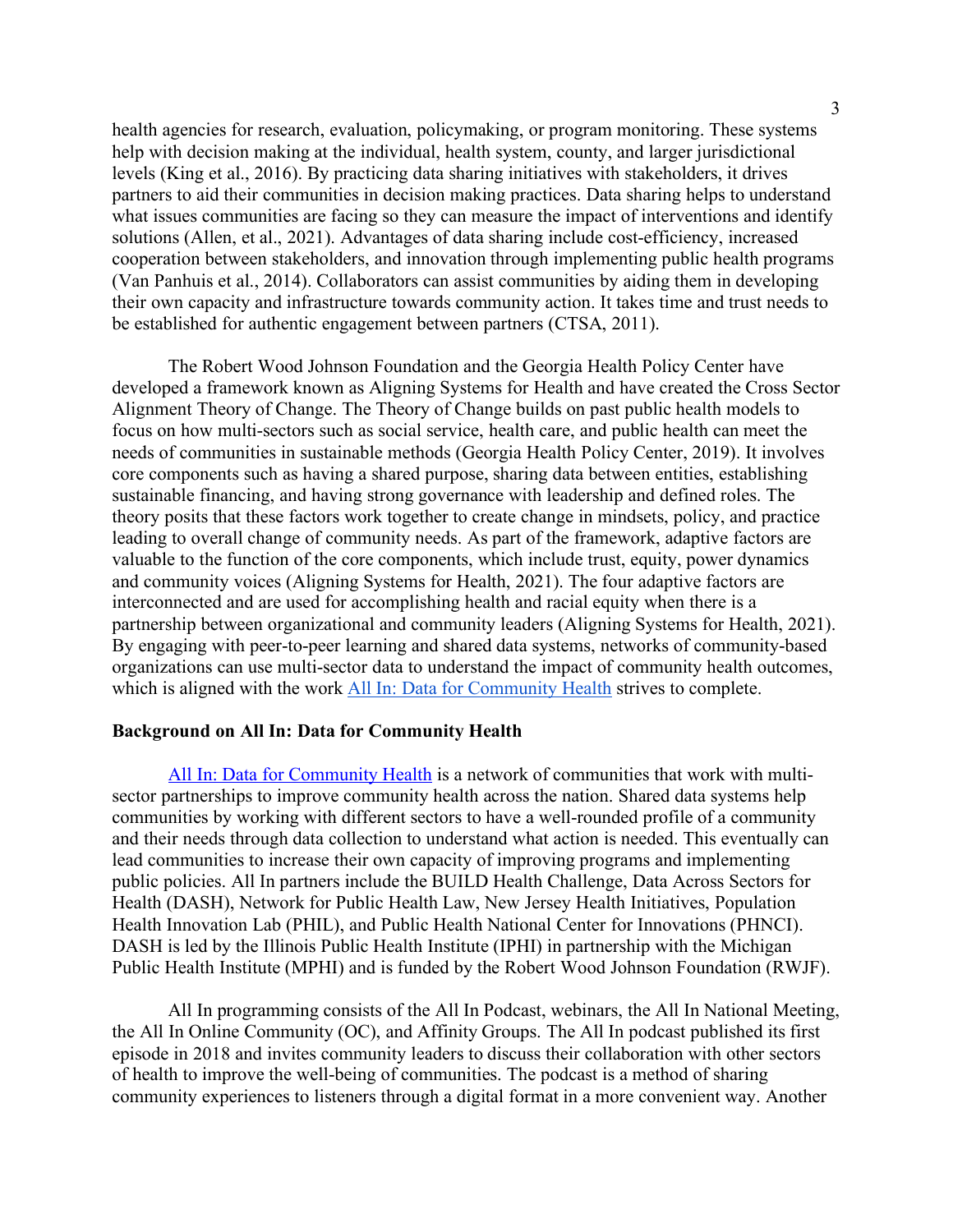resource All In offers is webinars, showcasing the work of its partners and their funded programs, community organizations and speakers so content can be absorbed in a more formal format. All In was able to use the webinars to gather interested audiences to educate and ask questions through an online presence, given the COVID-19 pandemic. Annually, All In hosts their National Meeting to bring together stakeholders from public health, health care, and national organizations across the U.S to share information about the use of data and how organizations are using it towards improving community health. The National Meeting consists of a multi-day event, in which each day is focused on a different theme related to advancing health equity and data sharing. The National Meeting is a unique opportunity to allow a growing group of diverse individuals from public health, communities, and national organizations to work, share ideas, stories, and tools. All In also hosts a social platform called the [All In Online](https://community.allindata.org/home)  [Community,](https://community.allindata.org/home) which is a centralized location to facilitate discussions, share resources, connect, and learn from other professionals from different sectors of health. The Online Community provides members an online platform to engage in virtual discussion forums about multi-sector topics. Lastly, another method of peer-to-peer collaborations All In is involved with is the Affinity Group program, which I will explore in greater depth throughout this evaluation report as I reviewed the launching of the pilot to the completion of the first round. I will explain in detail about the multiple methods used for data collection, which assess participation of SME leaders, support staff and participants, provide an explanation of findings, and a set of recommendations that will support future rounds of programming.

## **Background on All In: Affinity Groups**

In 2021, All In launched a nine-month pilot of Affinity Groups, which involved the promotion of peer-to-peer learning within data sharing among stakeholders interested in multisector collaborations to solve systemic issues that affect communities. Interested participants are involved in multi-level sectors such as health care delivery, governmental public health, and personal health, but specific areas include social services, transportation, the physical environment, community development, and more. Some of the Affinity Group topics range from law and data, behavioral health, technology solutions, and housing. Affinity Group discussions are participant-led, while subject matter experts (SME) leaders are the ones facilitating related activities for each group. The groups are designed to share resources, build connections, and help members discover different topics of interest related to data sharing and community engagement. Each group had a document outlining their learning goals, key activities, expectations of SME leaders and participants, and deliverables. A few deliverables described are creating summaries of what was learned, completing pre and post program evaluations, and developing program summaries that include participants' experiences and areas for improvement.

The goals of Affinity Groups consist of fostering peer learning in semi-structures spaces, creating opportunities for participants to work with SME leaders, facilitating activities such as inviting guest speakers, using the All In Online community to increase discussions, and understanding what areas of growth and refinement are necessary after the nine month pilot phase for future rounds of Affinity Groups. Participants come from varying multi-sectors and groups such as local public health departments, hospitals, and academia. Participating organizations include the National Association of County and City Health Officials (NACCHO), March of Dimes, Brigham and Women's Hospital, New Jersey Department of Health, The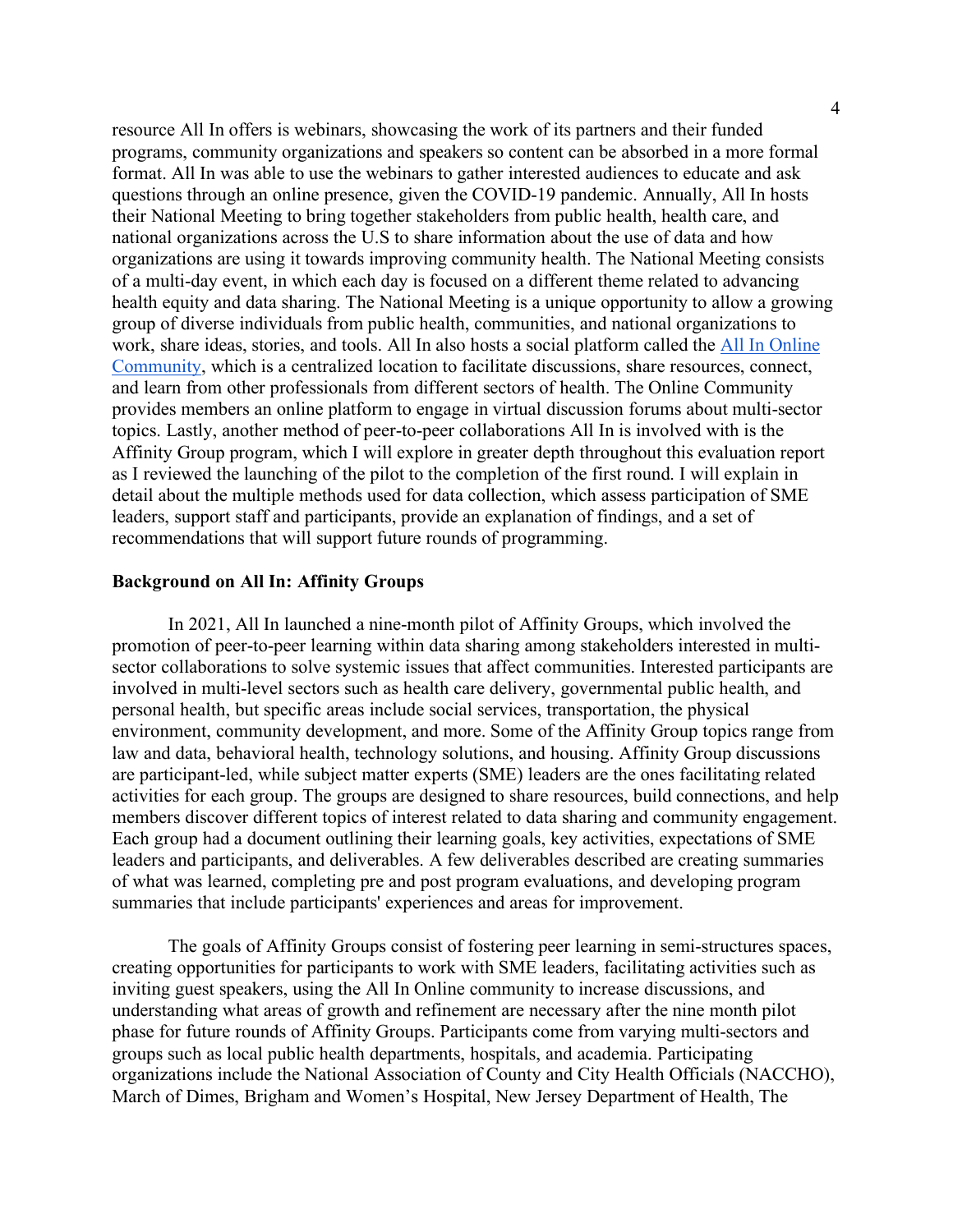Health Collaborative, and All In partner organizations like PHNCI. All In and the Affinity Group program welcomes a variety of stakeholders who are involved in improving health through multi sector work. SME leaders were asked to facilitate between four to six meetings, which were conducted virtually and would receive assistance from support staff to aid with administrative tasks. Funding for the program came from the All In budget as each SME leader received \$5,000 for participation and they were offered \$1,000 for technical assistance for providing professional support to participants. Other All In Partners also assisted the program through in-kind support such as staff time.

Participants, SME leaders, and support staff were asked to follow a few guidelines to provide a space for shared learning by facilitating and assisting groups. Participants were given [guidance](https://www.allindata.org/wp-content/uploads/2021/03/All-In-Affinity-Group-Participant-Expectations-.pdf) on how to make the most from their involvement with the groups and peers. They were given learning goals which corresponded to the relevant topic for each group. Participants were asked to attend a majority of the four to six meetings and follow the set norms that each group developed in their first meeting. They were asked to bring their questions and raise ideas during discussions to work out potential solutions for community challenges. For each SME leader, they were asked to create agendas for groups, invite guest speakers to share their lived experiences, share resources to participants, ask for feedback on improvement, and share posts in the Online Community. Support staff were asked to send and schedule meeting invites, share materials to members and SME leaders, assist with writing articles or blog posts, and helping SME leaders to co-design group agendas. Staff members were also asked to support Affinity Group Participants with updating rosters for new participants and ensuring that they were up to date with resources and notes.

For the first pilot of Affinity Groups the following eight topics were chosen: Accountable Communities for Health (ACHs), Behavioral Health, Community Indicator Dashboards, Centering Racial Equity throughout Data Integration, Developing Meaningful Measures by Centering Community Voice, Leveraging Health and Housing Data Integration to Achieve Positive Outcomes for Vulnerable Populations, Reimagining Technology in Support of Cross-Sector Referral and Care Coordination, and United Way & 2-1-1 Partners. The United Way & 2-1-1 Partners Affinity Group is the only industry based group, since it serves as a space for the organization United Way and 2-1-1 collaborators to strengthen their work. United Way is a network of over 1,800 nonprofit organizations focused on finding community based solutions targeting sectors of health, education, and financial stability. Other Affinity Groups are curriculum based such as the Reimagining Technology and Centering Racial Equity throughout Data Integration groups, while others have an open discussion format. Topics came about through feedback from the All In Community, webinars and National Meeting as members had interest in similar focus areas. Each Affinity Group had varying start and end dates, but sessions began on April  $1<sup>st</sup>$  and concluded on November  $19<sup>th</sup>$ , 2021.

## **Project Overview:**

The purpose of this evaluation of the All In Affinity Group Program is to understand the effectiveness of how the program goals were reached, analyze how activities and the structure impacted SME leaders, participants, and support staff. I reviewed feedback from a variety of assessment instruments, such as surveys for SME leaders, support staff, participants, and session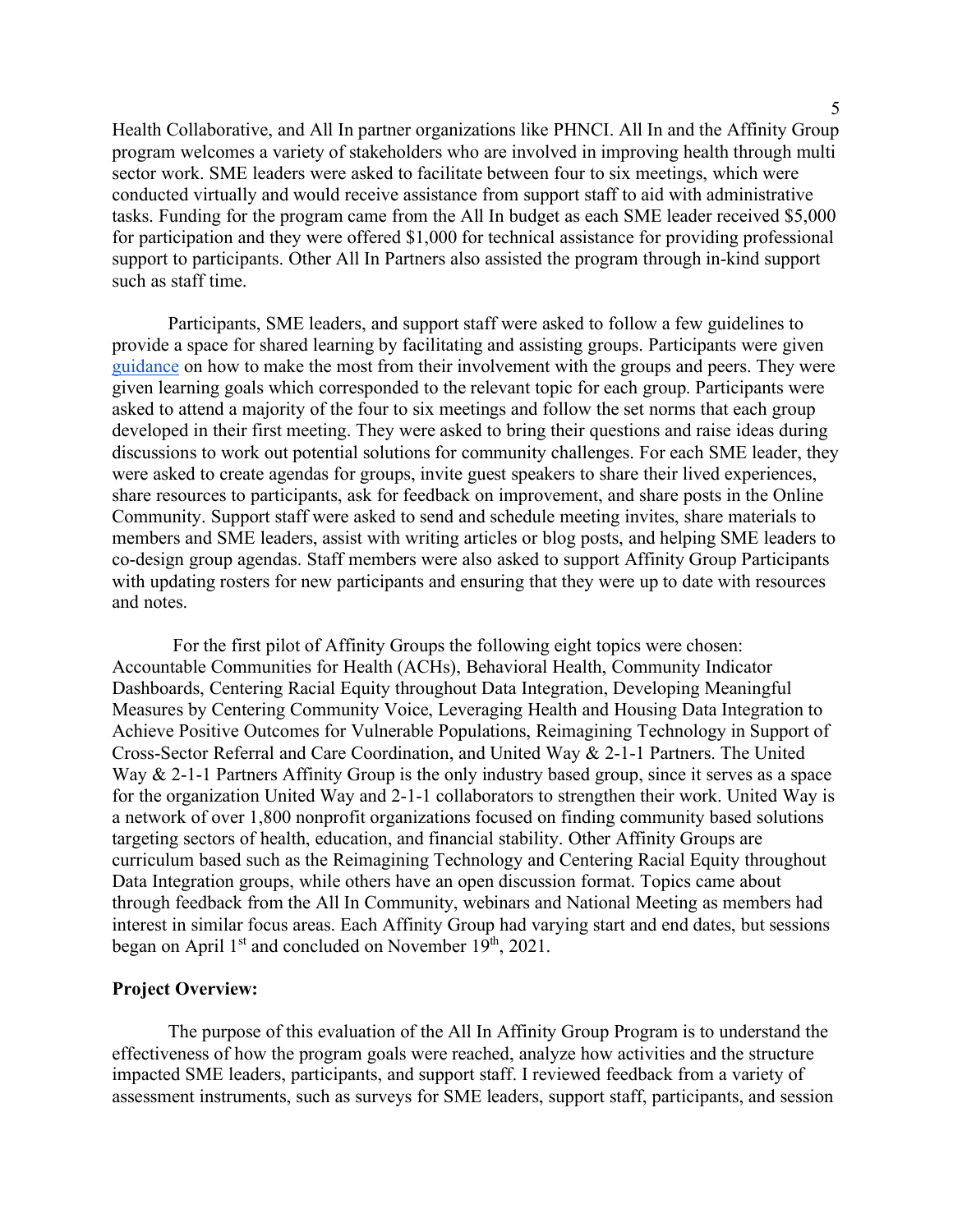recording metrics from Vimeo (2022) and posts from the All In Online Community. To understand how program goals and activities were reached, I analyzed and synthesized data from the results of a survey distributed for SME leaders and presented findings back to All In staff and SME leaders at a virtual meet up. I created a survey for staff members to collect their feedback on the program overall, recommendations for improvement, and how they spent time supporting participants. I reviewed the analytics of the All In Vimeo account to understand the engagement outside of the meetings and the utilization of recorded sessions. To assess the impact of how Affinity Groups help ignite peer-to-peer learning through multi-sector collaborations, I gathered quotes and video clips from participants and support staff as to how they perceived the groups to benefit their own work. Prior to conducting this evaluation, I conducted a list of areas of discovery for analysis. I then collaborated with All In staff to refine the following research questions and aims to gain insights from various backgrounds and those with expertise around the program for this report. We discussed the need to evaluate how the involvement of SME leaders and staff influenced positive outcomes, such as increasing knowledge among participants around their given learning goals. I considered the interest and goals of All In collaborators and what they would have liked to see throughout this evaluation such as developing a set of recommendations that will further the agenda of All In and its partners to expand the Affinity Group pilot into a foundational program. This Affinity Group program can be used as a toolkit of best practices by other institutions nationally to launch their own initiatives around data sharing and can evaluate their programs using the following research question and aims to better understand if positive impacts were achieved.

# Research Question:

1. *To what extent did the All In Affinity Groups effectively reach the goals of the program and assist with fostering peer learning and data sharing across multi-sectors of health?*

# Specific Aims:

- *1. Through the perspective of participants and SME Leaders, in what approaches did the Affinity Group program enhance peer-to-peer engagement efforts?*
- *2. How were SME leaders and staff supported as they launch and maintained the Affinity Group Program?*
- *3. What recommendations can be suggested to All In collaborators that will lead to produce an expansive design of the Affinity Group Program for future iterations?*

The remainder of this report will highlight multiple methodologies used to support these aims, findings from each instrument and method used, and provide a set of recommendations to amplify the future of the Affinity Group Program for All In.

# **Methodology:**

The methodologies for the report were developed in collaboration with All In staff. As mentioned in the CDC's Framework for Program Evaluation in Public Health, public health is conducted through partnerships, and stakeholders are needed to engage in evaluation to "ensure that their perspectives are understood" (Milstein & Wetterhall, 1999). Foundational and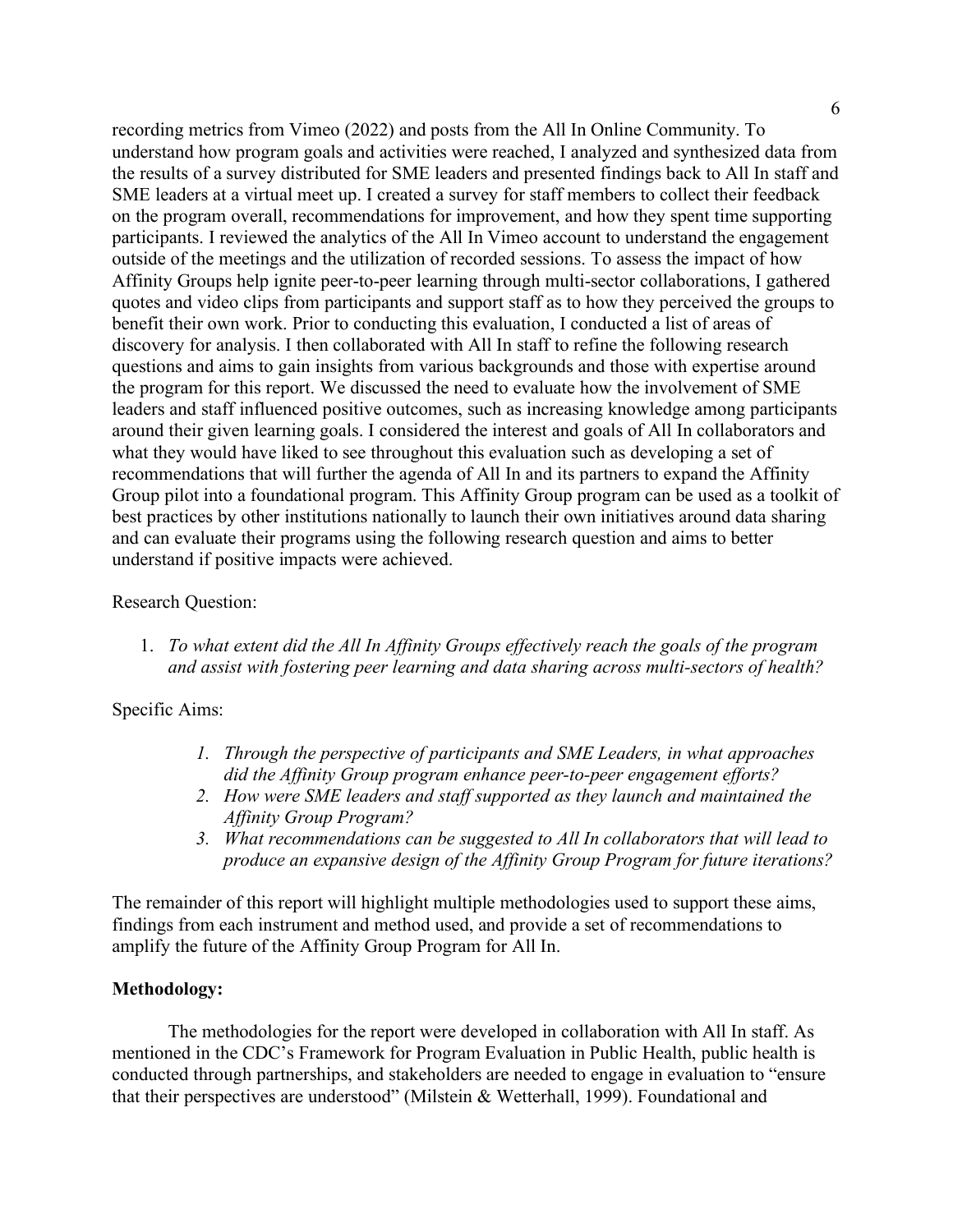community health research-based competencies from Northwestern University MPH program were used and were implemented throughout each step of the evaluation framework. The foundational competencies were to analyze quantitative and qualitative data and to interpret results for public health research or practice. The survey for support staff was designed with open and closed-ended questions to yield qualitative and quantitative data. The community health research-based competencies include describing the importance of community and stakeholder engagement in research, interventions, and evaluations. Other competencies include using the principles of planning, assessment, and evaluation of community health programs, and dissemination findings to stakeholders. The surveys and collection of insights were advantageous for this evaluation as they could capture a wide range of perceptions. By following the CDC's Framework for Program Evaluation for Public Health (Milstein & Wetterhall, 1999) it will assess the necessary criteria to conduct a proper analysis. The findings and recommendations from this report will also be disseminated among All In Partners, stakeholders, and program funders including the Robert Wood Johnson Foundation (RWJF).

### **Overview of Methods and Data Analysis:**

A variety of methods were used to grasp ideas of the stakeholders of the program through multiple modalities. This included collecting data from All In support staff, SME leaders, and participants through surveys. All surveys were presented in English and were sent to participants through email, and self-administered electronically, as it was a convenient strategy for stakeholders and allowed them the opportunity to provide meaningful responses. The data collection phase began in November 2021, after the final groups held their final meetings. Data collection ended in February 2022. For the analysis of the SME Leader Feedback Forms and the Support Staff Survey, I used thematic analysis (Attride-Stirling, 2001) to pull out common themes and experiences from both instruments. Detailed descriptions of each method and steps for analysis for the SME Leader Feedback form, Support Staff Assessment, and selection of participant quotes are described under each instrument below.

### **SME Leader Feedback Form**

To assess the effectiveness of program dissemination through SME leaders, the DASH Research Evaluation and Learning (REL) team created and distributed the "All In Affinity Group SME Feedback Form" (Appendix A) and was sent to 12 SME leaders, in which 10 forms were received, as there were two groups had two SME leaders jointly facilitating their Affinity Group. All questions were in an open text format and ranged from to how SME leaders thought Affinity Groups met their goals, thoughts on logistical aspects such as group size and length, and how they perceived participant engagement including barriers or activities. All In staff included questions about the levels of collaborative problem solving that occurred among participants. By using an open text format, each SME leader was able to provide a more in depth answer to how they perceived the effectiveness of the program and what additional changes could be made to improve the program.

An inductive approach (Kiger & Varpio, 2020) was used to gather main ideas from the SME leader feedback forms, so thematic analysis was conducted (Attride-Stirling, 2001). I completed all the qualitative analysis for this instrument and guidance was provided by Kara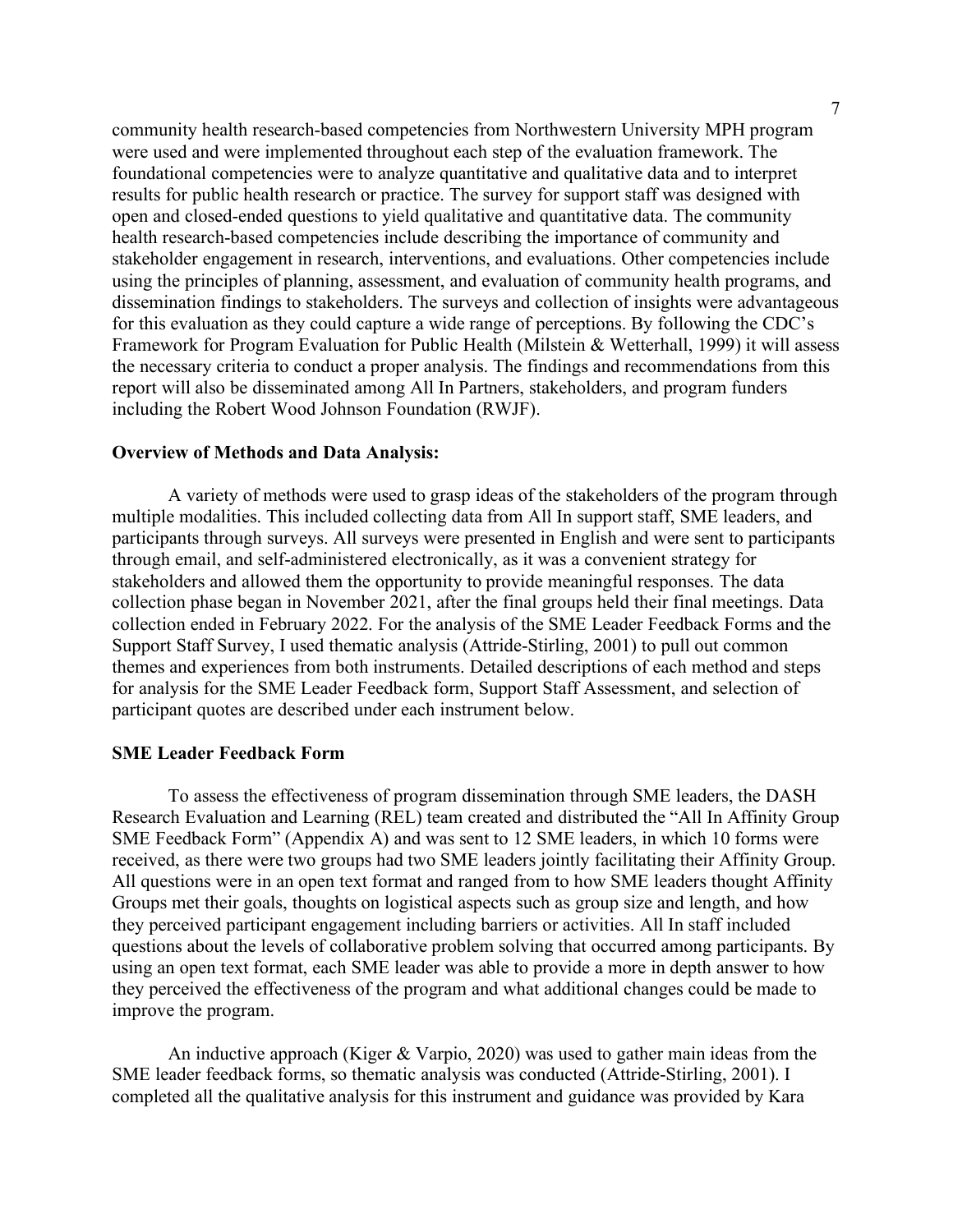Mannor, a research associate of the REL team. Before analysis began, I read through each form to become better familiarized with the content. A coding guide was developed as I reviewed the first three feedback forms. After the guide was refined and finalized, it was applied to the rest of the feedback forms. Coding was completed manually without the assistance of qualitative software. I went through each feedback form and extracted key ideas, patterns, or new pieces of information that would lead to the creation of the themes. To provide support in this step of analysis, the REL team reviewed and provided additional themes. These themes centered around the ways engagement occurred in meetings, if learning goals were met, and other miscellaneous information that SME leaders reflected on.

### **Support Staff Assessment**

As for evaluating the utilization of support staff for SME leaders, I created and disseminated a survey called the "All In Affinity Group Staff Assessment", (Appendix B) using Alchemer, (2022) an online tool to build, run and analyze surveys. The purpose of the survey was to capture the total time staff members spent assisting with activities, such as maintaining the group rosters or sending out meeting notes. It was also important to consider what types of support were benefiting participants and SME leaders and what areas were needed for improvement. Input on the phrasing and structure of the survey was completed by the REL team before it was distributed. The survey included seven items ranging from open and closed ended formatting such as numerical scales to depict the number of hours spent on activities and openended questions to give staff members the space to describe their experiences. Similar to the SME Leader Feedback form, I read through each of the open-text responses for the survey questions and created a coding guide for the first two surveys. I then finalized the guide with DASH staff and then applied the codes to the qualitative sections of the surveys. Once the coding was completed, I organized each code into relevant themes such as what roles staff took on, if participants were engaged during meetings, and what ways All In could aid support staff in future rounds of Affinity Groups.

### **Participant Survey & Collection of Quotes**

To assess whether the structure and objectives of the Affinity Group program was valuable to participants, the REL team created and distributed a survey (Appendix C). Participants were asked about their overall experience in attending meetings, if they gained new information relevant to the goals of each group, how Affinity Groups impacted their methods of data sharing, and if improvements were necessary. The survey included 15 questions with formats ranging from the Likert scale, multiple choice, and open-ended responses. By using open ended questions, it provides the participants a space to expand on future aspects of Affinity Groups. The survey was self-administered and was created using Qualtrics (Qualtrics, Provo, UT).

In addition to using the survey, I collected a series of quotes and video clips from participants (Appendix D). We asked participants via email if they would volunteer to provide testimonials on how the program impacted their participation, how it aided their own work, and any lessons they learned. If participants were willing, they could record a video or audio recording of their experiences. Participants were given approximately two weeks to respond with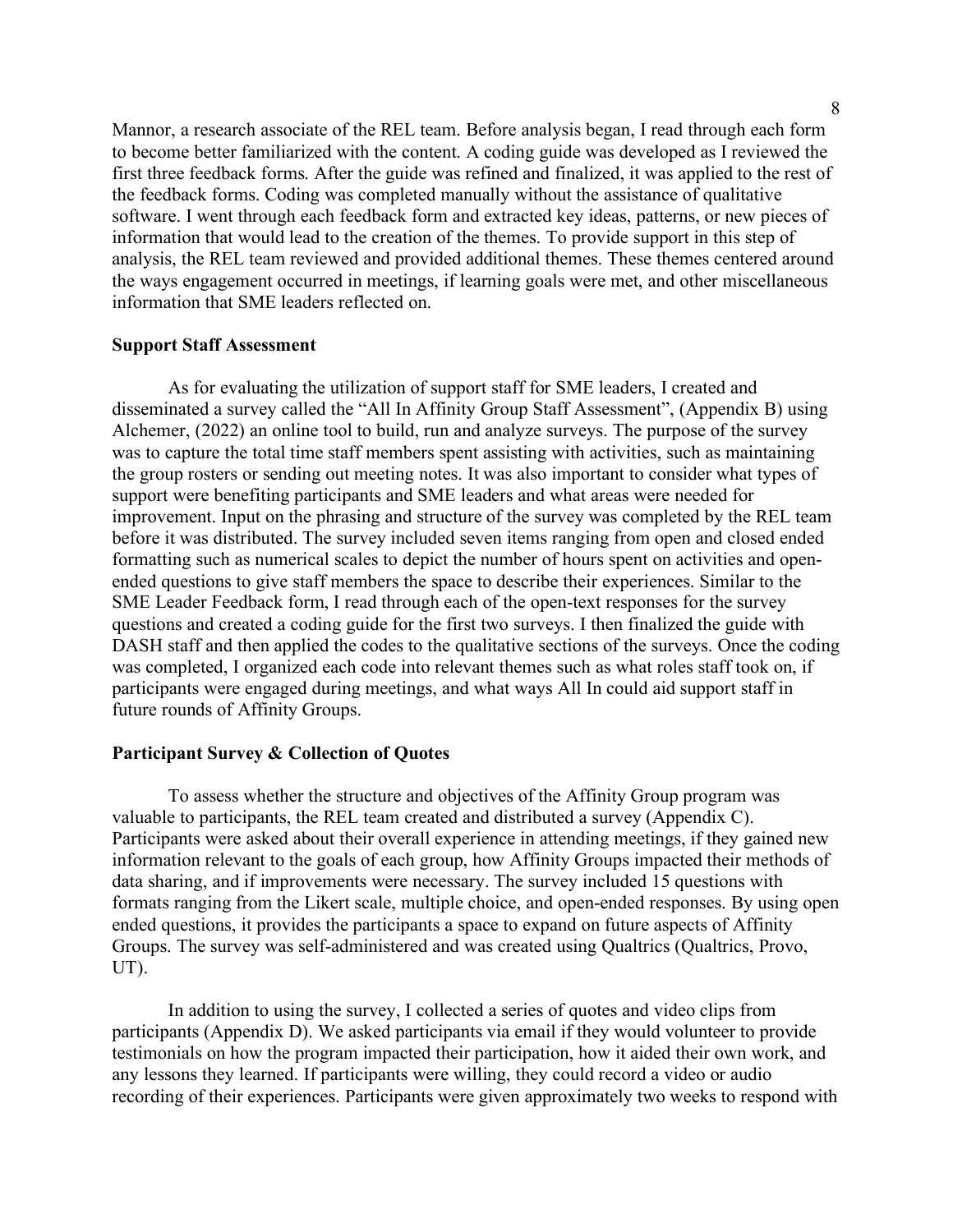a quote in the format of their choosing. We asked these individuals for their approval to include their quotes and information into this report and received their written permission. These selected quotes, from highly involved participants, were not analyzed for core themes, but instead are to showcase the value of the Affinity Group program.

# **Results:**

# **SME Leader Feedback Findings**

After analysis of the SME leader findings, 6 main themes were identified (Table 1). These themes were disseminated to SME leaders through a presentation at a virtual meet-up in November 2021 and were described in a brief synopsis document (Appendix E & F). Below are the themes that surfaced through the SME leaders' responses of their participation in Affinity Groups. These themes were highlighted as they were the most compelling to capture an extensive array of insights from leaders, and they describe the strengths and limitations to program activities and organization.

# Theme 1: Meeting Logistics and Group Size

A common theme pulled from the feedback was there was not enough dedicated time during scheduled meetings to have meaningful discussions on multi-sector work (1.1). During the pilot of the Affinity Groups, meetings were held four to six times and lasted around one hour. One individual believed that the one-hour format worked for their group (1.3)

A few SME leaders believed it would be beneficial to hold meetings less frequently but have them be two to three hours in length, so participants could further explore challenges and work with one another to come up with potential solutions if applicable (1.2). One of the primary program goals for Affinity Groups is learning through semi-structured space to collectively problem solve, so participants feel they need adequate time to share and connect with each other.

# **Table 1:**

# **Theme 1: Meeting Logistics and Group Size**

1.1 I wonder about whether six sessions of one hour each might pose difficulties to get into complex topics, and whether a smaller number of longer sessions might be appropriate. 1.2 It's also difficult to get into these complex issues meaningfully in an hour. Part of me does wonder if like three sessions of two hours each might get farther than six sessions of an hour. each time we didn't really delve into the issues until 10 min in and then we have to be wrapping up 5 min out.

1.3 I think one hour was the perfect amount of time to discuss a topic, problem solve and report out. We generally allotted 30 minutes for breakout sessions which I felt the participants really benefited from.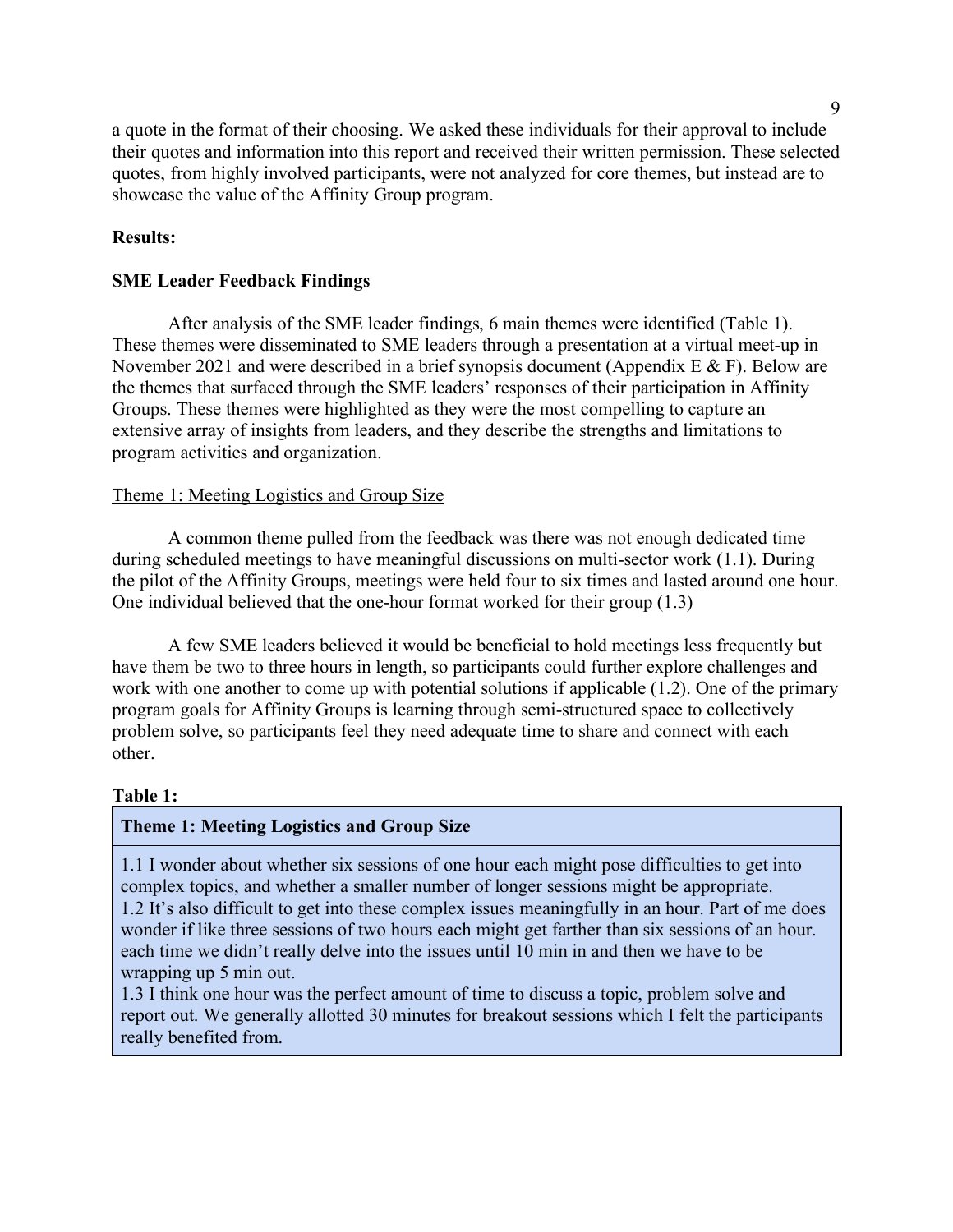## Theme 2: Engagement Within and Outside of Sessions

One goal the All In network focused on was supporting participants to increase their engagement from a low or medium level to a high level through activities, guest speakers, and networking with other participants. During the first session, SME leaders created an agenda with participants to establish group norms and learning objectives and SME leaders were to review them at the beginning of each session onward. Most of the SME leaders stated that participants were engaged through discussion and provided thoughtful dialogue at each session (2.1). One SME leader wanted to emphasize that the meetings were member-led, allowing for participants to amplify their discussions (2.2)

Although there was significant engagement during sessions, leaders felt there was not enough engagement outside of the sessions (2.3). Some SME leaders gave assignments outside of sessions, so members could follow up and reflect outside of sessions, but this was not a requirement. A few SME leaders did provide optional office hours to discuss their work, which could be a useful method for participants to increase engagement. Although outside engagement was not a requirement for group members, it can be an effective method to continue participantled learning.

## **Table 2:**

## **Theme 2: Engagement Within and Outside of Sessions**

Quote(s):

2.1 Participants felt highly engaged in the activities. Conversation within the group felt very free-flowing and open, and it wasn't necessary to push members to participate. 2.2 I found it helpful to review the learning objectives and orientation of the group at the beginning of each session, emphasizing the member-led nature of the groups. 2.3 If we could really figure out how to get people working together outside of the sessions, so that we could be reviewing work during the sessions, that might be another way to make a 1 hour format work.

### Theme 3: Multiple Methods for Engagement

Affinity Groups were participant-led, and SME leaders facilitated activities during sessions to enhance learning. Outside speakers were invited to share their relevant lived experiences, allowing participants to get some insight into problem solving when working with community members and organizations (3.1). SME leaders engaged participants by using examples from fellow community members to reflect on topics throughout the sessions. Since Affinity Groups were conducted virtually to accommodate the COVID-19 pandemic, SME leaders were creative using virtual tools to further foster engagement among members (3.2)*.*  These modes of engagement provided new methods to have meaningful discussions and engender creativity. Other SME leaders described using the Consultancy Challenge activity, in which participants engage in collective problem solving and teamwork skills using real world challenges. Another group mentioned they did not use it but thought it would work well as a good foundation for discussion.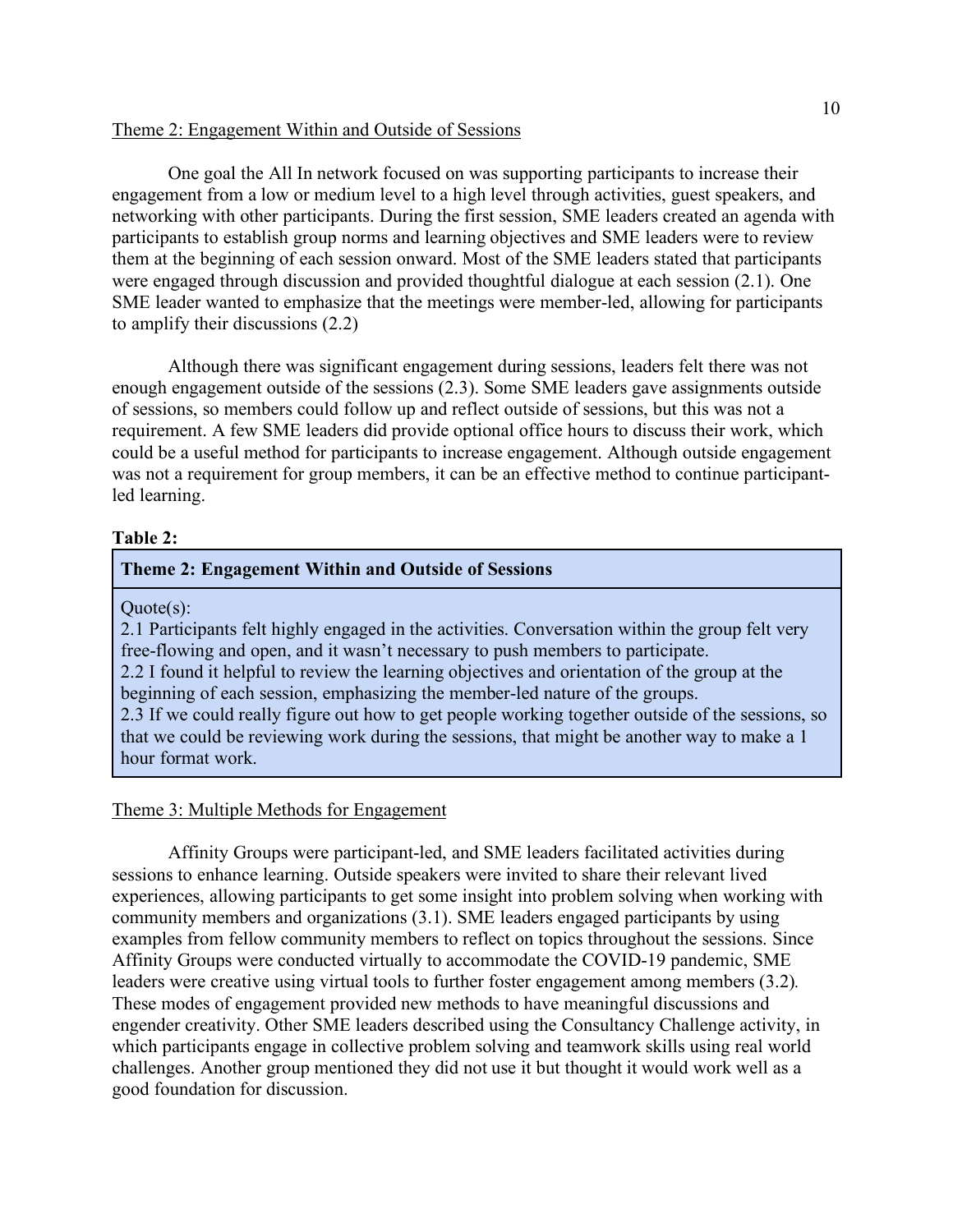## **Table 3:**

## **Theme 3: Multiple Methods for Engagement**

 $Quote(s)$ :

3.1 After the second session we decided to add in a real person. I think that was very helpful and useful for them. Heard that it gave them new ideas and considerations that they had not thought of.

3.2 We used different types of activities in the wrap up sessions such as word clouds, Jam boards, and sticky notes to keep our participants engaged as well as provide a visual display of information presented.

#### Theme 4: Involvement of Support Staff

SME leaders were pleased with the additional help from staff members. They provided the technical support that SME leaders needed to keep Affinity Groups running (4.1, 4.2). Staff members assisted with the planning of meeting agendas, sending reminders and their guidance on successes and improvements was supportive to the leaders. Support staff continuously provide the SME leaders with resources to achieve the objectives of the program.

#### **Table 4:**

# **Theme 4: Involvement of Support Staff**

Quote(s):

4.1 The All In team was fantastic! You gave us the room to be creative and supported our efforts throughout. We literally couldn't have done it without you!

4.2 All In support was critical in scheduling meetings, sending reminders to attendees, and coordinating logistics. Additionally, I very much appreciated staff assistance planning meeting agendas and flow, particularly at the outset of the work.

### Theme 5: Varying Engagement in the Online Community

Each Affinity Group had space to connect with their group members using the Online Community, an optional interactive platform for networking with other All In members. Members can share news and resources, learn about best practices, upcoming events, and funding opportunities. The Online Community offers an open forum, in which individuals can post announcements and share resources. The platform had forums dedicated to each of the eight Affinity Groups, where participants were encouraged to use the space to connect outside of meetings, but SME leaders felt that it was difficult to get participants to use it (5.1).

Another SME leader hoped they could get their participants to use the Online Community between sessions and even used their own virtual methods, such as Google Groups, to encourage participation. Despite these efforts, SME leaders felt that participants did not maintain their use of the Online Community (5.2). SME leaders wanted the conversations occurring on the platform to be meaningful and believed there should be more guidance for participants about posting. An analysis was conducted to understand engagement within each group on the Online Community.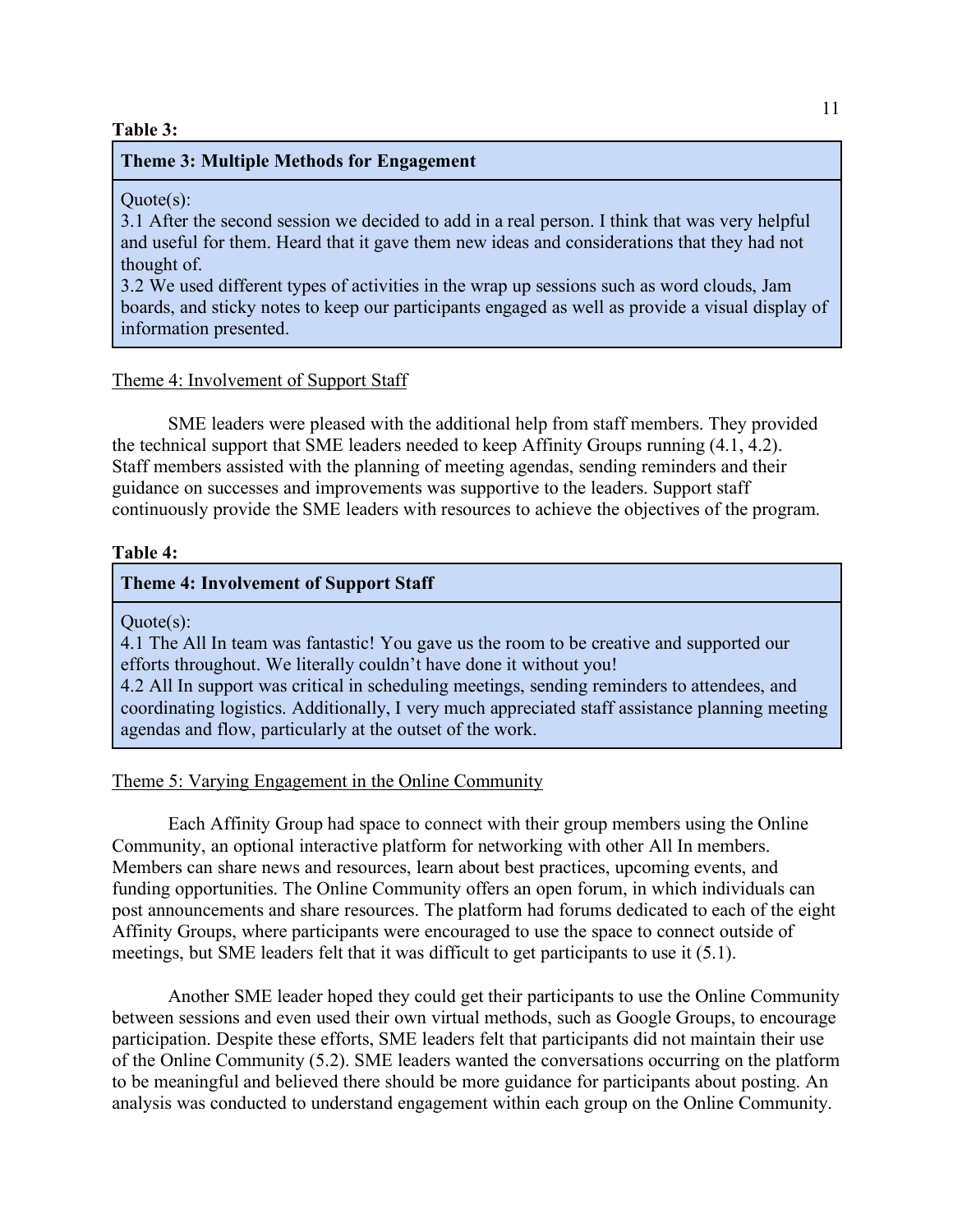I reviewed the number of participants and posts that were being shared. For most groups, there was little engagement between participants, except for the "Developing Meaningful Measures by Centering Community Voice'' group, with 48 posts (5.3).

## **Table 5:**

## **Theme 5: Varying Engagement in the Online Community**

### Quote(s):

5.1 The online forum was challenging in trying to encourage participants to sign up. If there was a way to automatically enroll the participants into the forum, that may help increase discussion on the platform.

5.2 I wish that we could have fostered better use of the online network to support our connection between meetings, but we didn't quite seem to find the right way to nurture the community. Our early failure with us managing the google group created quite a bit of confusion as well.

5.3 The participants were very engaged in discussion, and we had some great activity in the online forum also. Some participant feedback came in through the online forum.

## Theme 6: Success in Meeting Learning Goals

Of the SME leaders, five agreed that their group accomplished their learning goals (6.1, 6.3, 6.4, 6.5, 6.6). One SME leader described that using multiple stakeholders throughout the program helped participants understand the learning goals (6.1)

Each Affinity Group had three learning goals, except the "United Way & 2-1-1" which had nine. SME leaders were asked initially to outline the group's goals, so participants had a general understanding of what to expect. SME leaders then built these goals around common issues experienced by members of the group as they resolve challenges in their work. The goals for each group depended on the given topic, but some examples included learning about different approaches to using data, how to build trusting relationships with community members, and how different equitable strategies can be applied to communities while mitigating risks of harm. Leaders mentioned how the combination of frameworks, guest speakers, and strong examples of partnership led to the group's achievement in meeting the goals.

Other SME leaders were unsure if the learning goals were met because there was not enough post-assessment data collected, but still believed their group met a few goals. In the "Developing Meaningful Measures by Centering Community Voice" group, their second learning goal was getting practitioners and partners to learn how to co-create measurements with individuals with lived experiences to better understand what types of data collected, what should be measured and how to use findings (6.2). Another SME leader felt that towards the end of the program, their group gained momentum, but believed that it was hard to judge if it met the goals. It's important to note that these quotes were captured before the program evaluation was conducted, so this report will be disseminated to members of All In and various stakeholders, so they can better understand how Affinity Groups met the learning goals.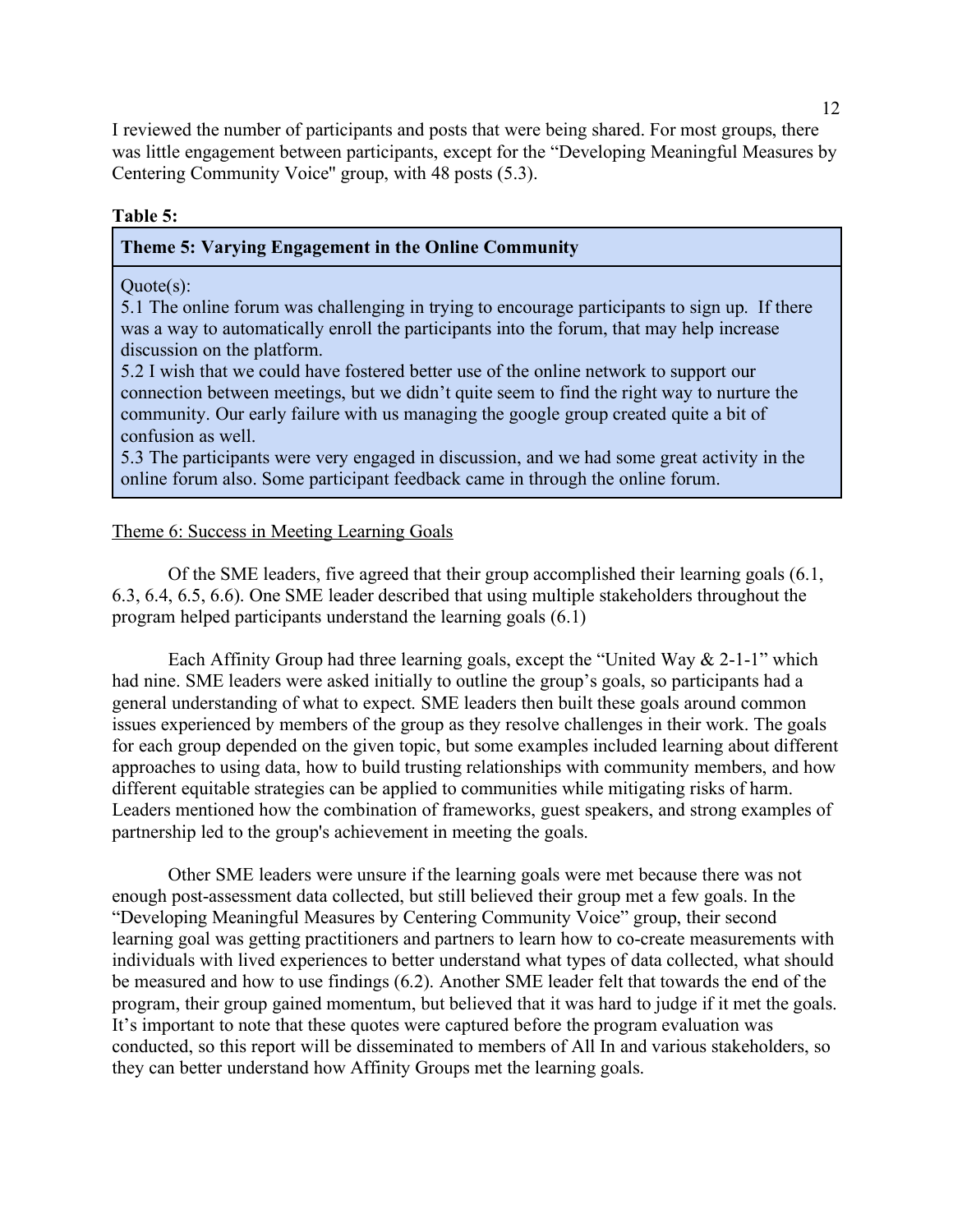### **Table 6:**

## **Theme 6: Success in Meeting Learning Goals**

 $Quote(s)$ :

6.1 I think our group was successful in meeting the objectives by providing a combination of subject matter expertise as the facilitators while also utilizing the variety of expertise within the group.

6.2 Objective two may have been a bit lofty for a time limited Affinity group. Practitioners and partners need more than the time in this Affinity Group to learn how to co create measures that meet all of the intentions we included in objective two.

6.3 I think we met our objectives – participants had the opportunity to think and talk through the role of data dashboards, what works and what doesn't design wise, talk data literacy and sustainability.

6.4 The group met its objectives, and the meetings were very successful.

6.5 The intersection between housing and health care has never been more active and alive, and this really showed in the great attendance of our Affinity Group meetings.

6.6 "I think we met objectives one and three. We had a good combination of persons with lived experience and professionals present ideas, frameworks, and strong examples of partnership in measure development."

## **Support Staff Assessment Findings**

The support staff survey was sent to five staff members and four completed it. The survey was used to gather information about how many hours support staff worked on the program and through which modalities they supported SME leaders and members such as creating communications, organizing meetings, or scheduling meetings. Staff members spent more time preparing to launch meetings, preparing for the last meeting, and wrapping up the pilot, than maintaining the groups throughout the sessions. One staff member described how much time and support it takes to assist with the groups. The staff member quoted the following:

**"I think one thing to lift up here is that supporting SMEs and the affinity groups is an ongoing continuous job. It encompasses highs and lows as it relates to staff capacity. Some days I may take a good chunk of the day to send and respond to emails, upload materials to the OC, merging presentations, updating rosters, coordinating with SMEs, etc. For the DASH staff, we were doing this on top of several full fledged projects".**

When asked if they found the All In Online community useful for facilitating peer networking and engagement, most staff said they did not find it helpful. They said that support staff and SME leaders were the main individuals posting materials, rather than the participants themselves as it was difficult to get participants to buy into the platform. Another support staff member felt that participants did not want another platform to commit to and connect outside of the groups. Although one staff member pointed out the Online Community was beneficial: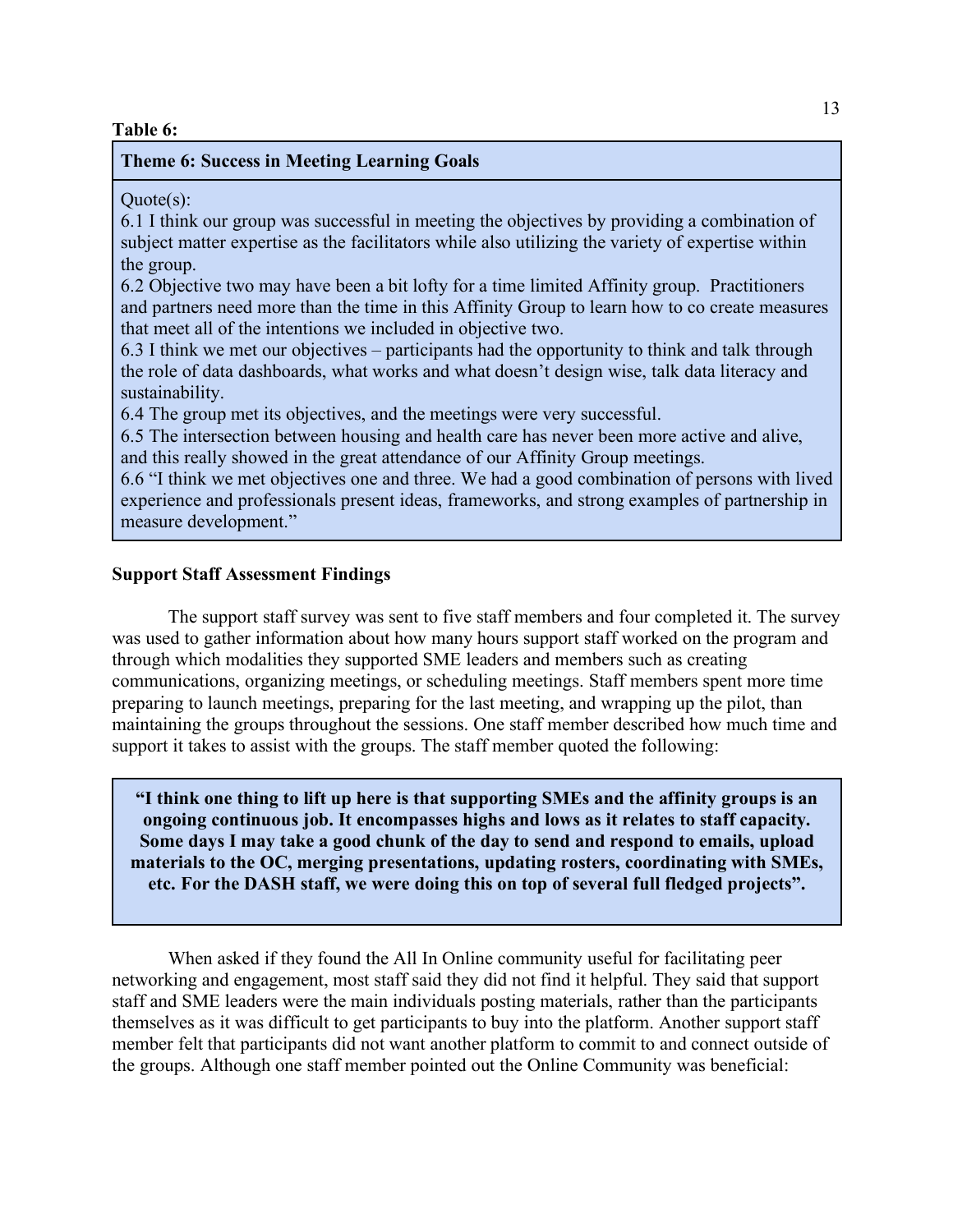# **"The All In Online Community came in handy for those who could not attend the sessions. They could follow the entire group through recordings and materials shared during the sessions"**.

Even though participants had access to video recordings, when the Vimeo (2022) account was reviewed for usage, I found that for each Affinity Group recordings, five out of eight groups had zero view counts for each video recording. Two Affinity Groups had view counts per video but were all less than 10 views. One of the Affinity Groups did not have any records available.

Staff members were asked if they felt engagement occurred within meetings and outside of meetings. Like SME leaders, they agreed there was strong engagement between participants during the sessions but felt that participants did not engage with one another outside meetings and in different All In programming. A few SME leaders offered office hours as another method of engagement outside of the scheduled sessions, which one staff member describes:

# **"I saw some participants actively responding to emails from the SME leader. I also know that some participants attended the SME leader's open hours. Aside from that I don't think there was much connecting"**.

One staff member described that in their Affinity Group, participants were very engaged during sessions as it was a small core group but were unsure if they connected outside of virtual meetings. Similar to the SME leader findings, staff found there to be less interaction between participants, but wanted to see how it could be improved in the future rounds of Affinity Groups.

# **Participant Survey Findings**

48 participants out of 271 (18%) completed the post-Affinity Group survey (Appendix G). Of the 48 individuals who responded, 37 (77%) attended more than one meeting. Each Affinity Groups had established three learning goals, and from six of the eight groups, at least 50% of participants rated that the three objectives were useful to some extent or to a great extent. For four of the groups, at least 70% of participants rated the three objectives as useful, to some extent, or to a great extent. In relation to how the Affinity Group project would influence participants data related practices, 69% of responses indicated the groups did to some extent or a great extent.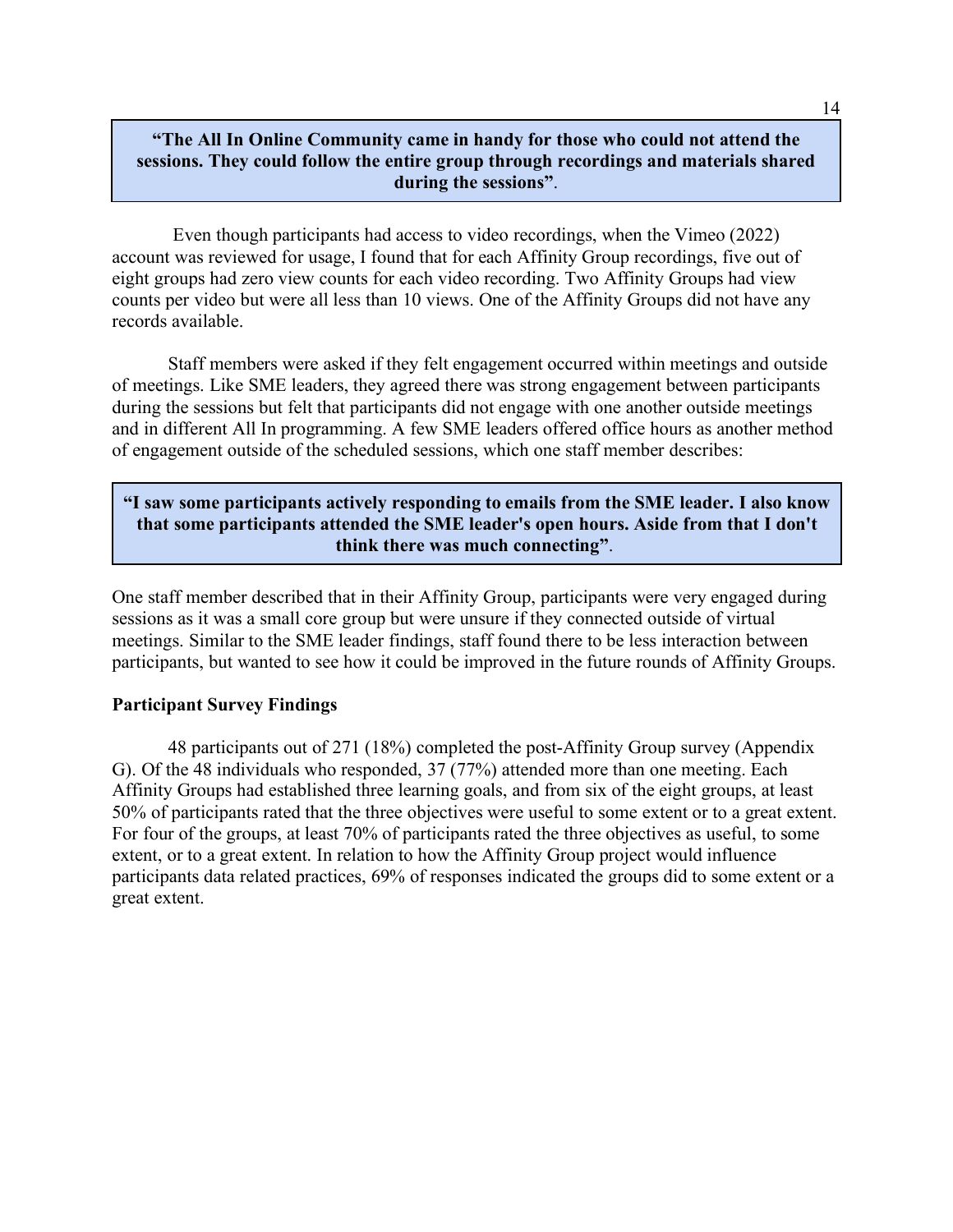

Participants were asked whether equity concepts were integrated into their Affinity Groups sessions and 61% said that they were to some extent or a great extent. Some ways these equity concepts were incorporated were through using toolkits, sharing resources from BIPOC authors, and having the opportunities to engage with persons with lived experiences who faced inequities when developing materials. One goal of Affinity Groups is to network and share topics of interest with others in the All In network. Over half of the participants said that through the program they made connections to a great extent. By creating these connections, participants can have guidance when working on multi-sector issues from their peers and share resources with one another. Participants were asked if they would join the Affinity Groups again and 89% said they would be somewhat or very likely to participate in a future Affinity Group.



**Respondents' likelihood to participate in future Affinity Groups**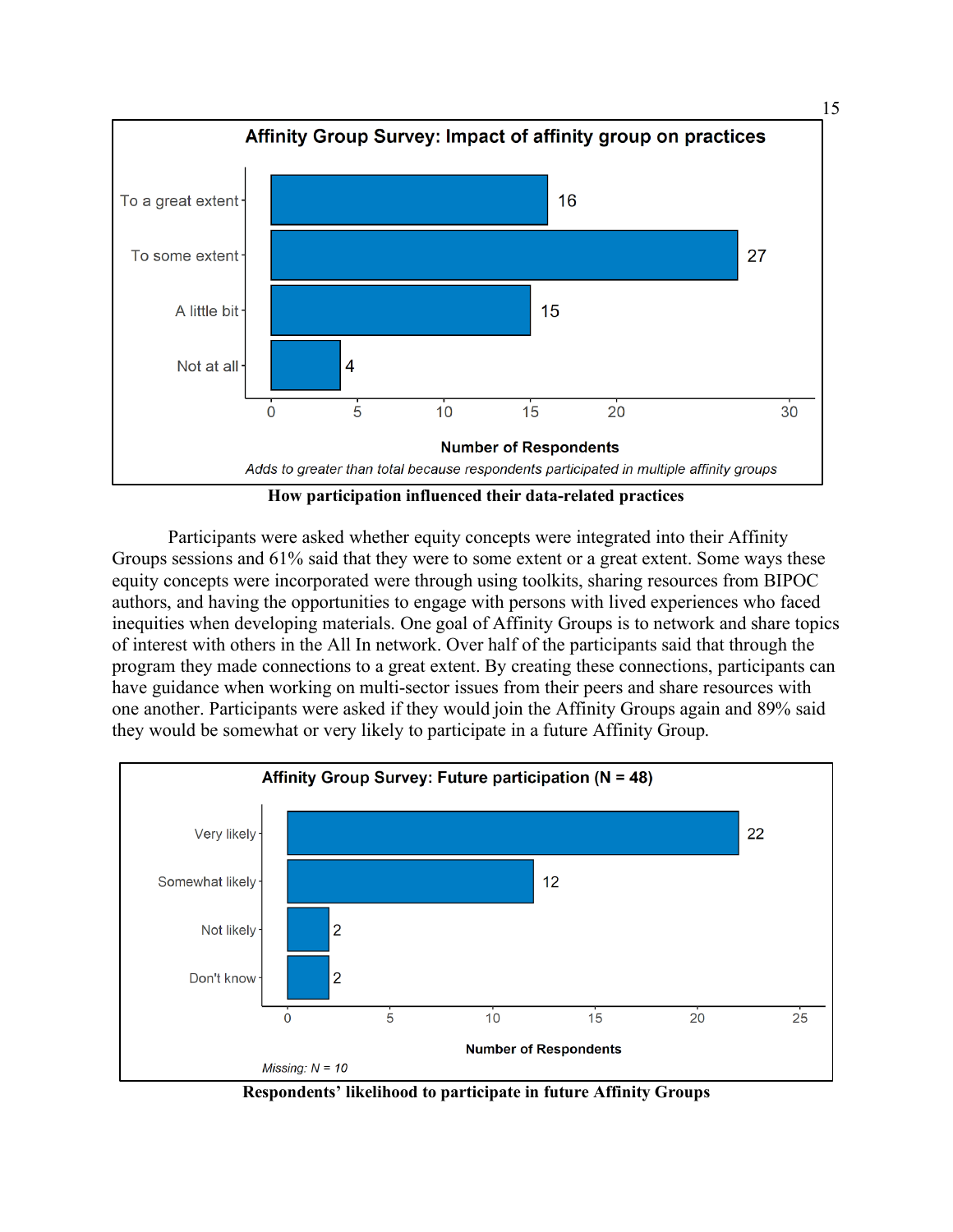To capture how participants felt about the overall structure, activities, and value of peerto-peer learning, I asked a total of 69 individuals to share a quote or video clip describing their experience. These requested quotes and highlights were from varying practitioners, program managers and partners at All In across the U.S. Overall, we received five curated quotes and one video recording describing what Affinity Groups meant to them, how the space allowed them to problem solve, and in what ways the program allowed them to strengthen the work they do outside of All In (Appendix D).

One of the Affinity Groups was specifically for representatives involved with the organizations United Way  $& 2$ -1-1. The purpose was to strengthen partnerships, clarify member roles and establish a community of practice engaged in data sharing collaboratives. United Way supports 2-1-1, which is a national network providing services and information for individuals looking for help with housing, food, transportation, and health care. One individual described how the impact of participating in the United Way & 2-1-1 Affinity Group had on their ability to connect with other members to enhance their own work:

**"The Affinity groups have been extremely impactful for me because it allowed an opportunity to connect with like-minded leaders across the US. It also provided a safe space to share issues, successes and gain insight from others who are doing the work within 211's, United Way's and other community agencies. I appreciated the ability to learn and connect with others because my previous experience was not coming from another 211 when I took the leadership role in MD. I was able to learn from those on the ground and with many years of experience to pull on with all my crazy ideas!" - Quinton Askew, CEO/President, 211 Maryland**

The Robert Wood Johnson Foundation (RWJF) and The Pew Charitable Trusts collaborated on the Health Impact Project: Calling All Sectors Initiative, which is a national initiative to include health considerations in policy decisions across sectors such as housing, transportation, and education. The project supports technical and financial assistance and training through identifying practices and research that promotes health that is integrated into organizations and governments. A fellow Affinity Group participant, who serves as a Senior Manager for the Health Impact Project, described the value of the collaboration through the leadership of the RWJF and The Pew Charitable Trusts:

**"I receive All In's weekly consolidated digest and regularly search the open forum online community to access relevant resources, tools, and insights. I also participated in two Affinity Groups which provided access to subject matter experts who guided participants through focused content and peer learning and technical assistance opportunities. For example, I was able to present a challenge from our work for Affinity Group members to weigh in on, providing insights, resources, and strategies. Easy access to a broad network of initiatives actively engaged in multi-sector collaborations of organizations, community members, local and state government agencies and other stakeholders working together to improve health and well-being through data sharing has truly been invaluable for our**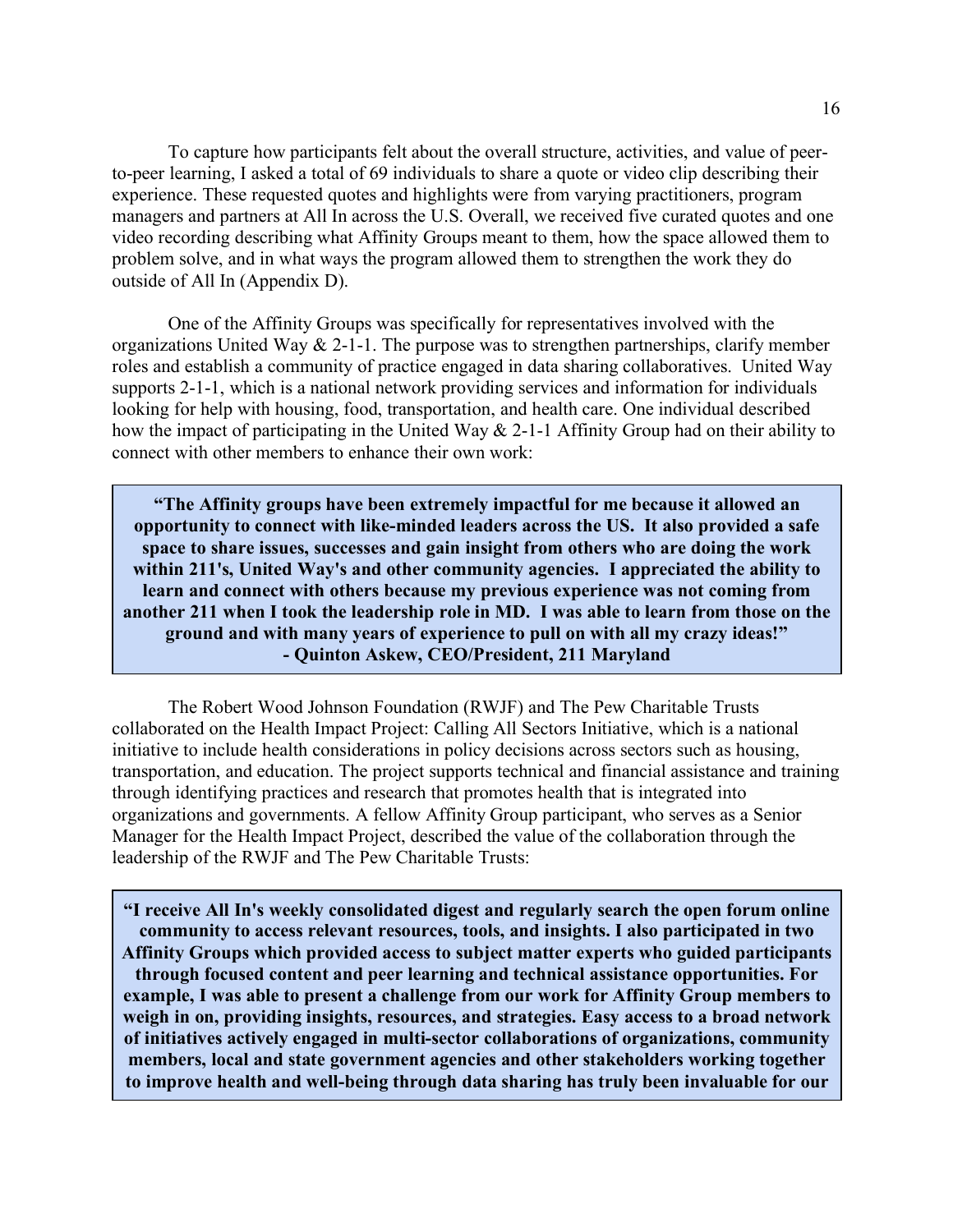# **work." -Maura Dwyer, Senior Manager, The Pew Charitable Trusts**

A few DASH staff members who supported Affinity Groups also had the opportunity to participate in the groups. Staff members mentioned how Affinity Groups gave them the platform to learn new topics around data sharing outside of their own work. The "Reimagining Technology" Affinity Group explored how communities could use their relationship with systems for social care coordination and implement equitable strategies. One staff member who attended sessions of this Affinity Group quoted the following:

**"The Reimagining Technology Affinity Group was truly engaging and utilized very cool innovative approaches to tackling tough concepts in a virtual environment. The Subject Matter Experts (SMEs) took their time to really dig deep into topics like governance, data standards, and trust! These are things that I often don't learn about, as the founder of a community-based organization. I have now been able to reinforce the importance of building community agency into the development of community plans through shared resources and data equity."**

**-Natrina Kennedy, Former Program Manager, DASH**

### **Recommendations:**

Based on the CDC's Framework for Program Evaluation in Public Health, step five is to justify the conclusions based on the findings by creating a set of recommendations for action (Milstein & Wetterhall, 1999). The recommendations below will continue to expand and redesign the Affinity Group program. These recommendations were developed by analyzing the findings of this evaluation and will describe suitable solutions that the All In Program can accomplish by further expanding the Affinity Group program. I consulted with All In staff members to gain insight into whether these recommendations would be feasible and which individual members could take on the responsibility of leading them towards actionable goals. In terms of feasibility of implementing these recommendations, All In has the capacity to provide funding, staff members, and a large network of partners to expand the pilot phase of the Affinity Group program into a larger project. These recommendations will range from operational suggestions, such as adjusting the structure of the program, and long term goals for future iterations. All In could test the effectiveness of these recommendations by piloting each one to have a better perception of whether they were able to correct any issues that occurred in the first round of Affinity Groups. By using these recommendations, All In can create new initiatives to further support multi-sector work and individuals working in these shared spaces, thereby helping advance the field of public health.

- *1. Experiment with the duration of meetings and group sizes of Affinity Group sessions*
	- a. Many of the SME leaders voiced in their feedback forms that they would prefer to have longer sessions that occurred less frequently because they wanted more time to be able to discuss their selected topics and have more valuable conversations. The findings also showed that some SME leaders found that smaller group sizes led to better attendance. The All In team should consider implementing different lengths for meeting times ranging from one to two hours for different groups.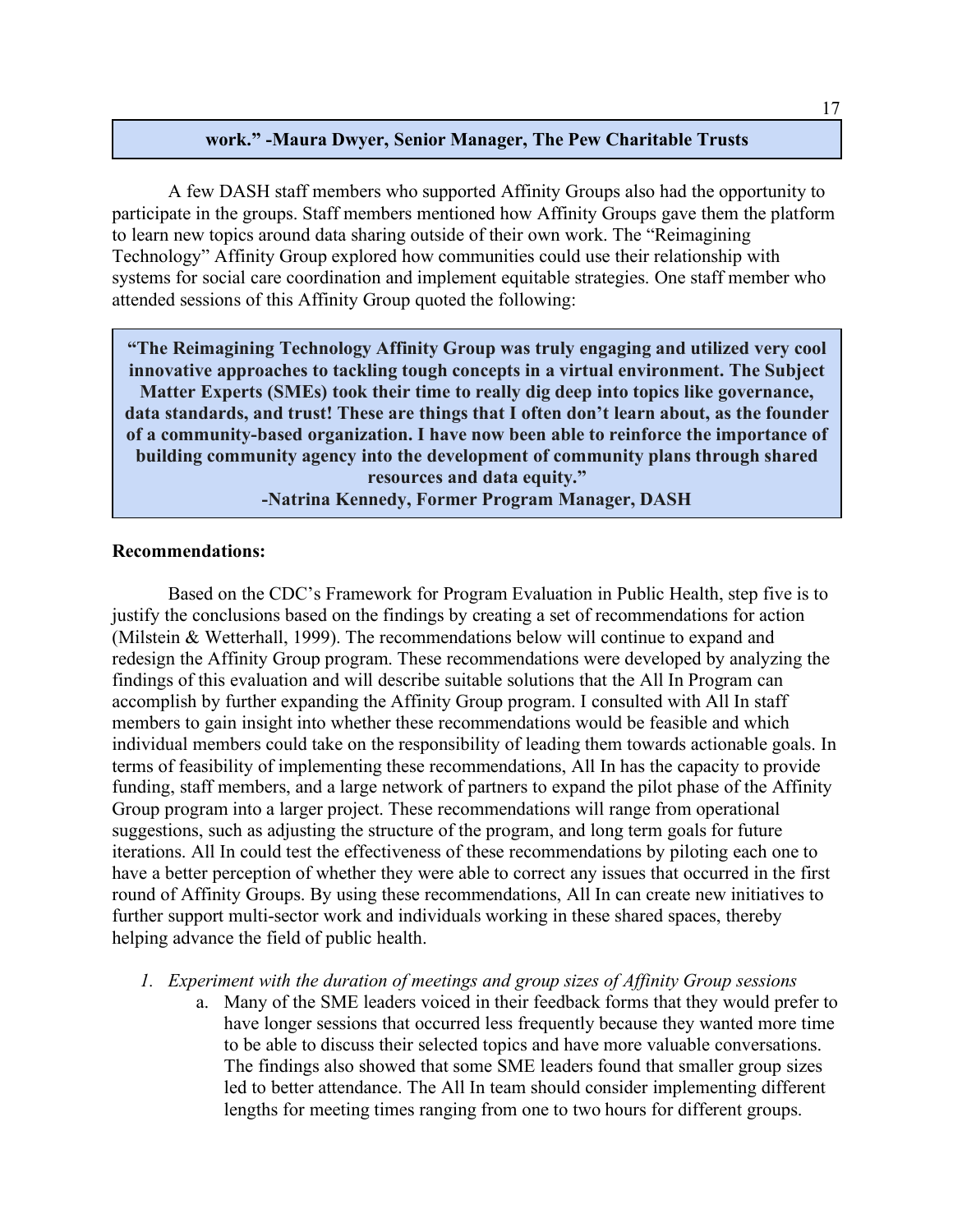Most of the Affinity Group sessions are divided into a meeting type, such as being either discussion-based or curriculum-based. For discussion-based meetings, they could have a longer window of time to allow for more collaborative discussion on the given topic. For the curriculum based groups, meetings may differ in length based on the content participants are learning in one session, which then could be applied to discussions in the following session. If the All In team were to pilot varying meeting lengths, they should strategically decide which Affinity Groups would be most appropriate for longer or shorter meetings. To control for the group size and continuous attendance, one consideration is having an Affinity Group for which future members apply to join, to further stimulate discussions. By doing this, it will allow SME leaders with interest in facilitating small groups to participate, and All In staff can limit the number of participants enrolled. Staff can gather feedback from SME leaders about who is interested in leading the group and what Affinity Group topic should be chosen. All In Staff can evaluate the progress of the longer sessions or groups that require membership to see if they are meeting their agreed upon objectives and are using the extra time effectively.

- *2. Increasing opportunities for Affinity Group participants to attend other All In Initiatives*
	- a. This recommendation is based on SME leaders and staff reporting a lack of engagement outside of the Affinity Group sessions. Affinity Group members should be informed about opportunities for engagement outside of their sessions and should have the space to connect with others who are involved in other All In projects if desired. Participants should be aware of how their learning goals can be enriched through different offerings from All In. This can be achieved by providing members free access to different programming offered by All In such as the National Meeting or increasing opportunities for connections such as having all Affinity Groups members come together to have a large group session. The National Meeting requires a registration fee for those who would like to attend. For participants who were highly engaged and attended a certain number of Affinity Group sessions, All In should consider reaching out to these participants Group members and offer them free registration. By adding an extra opportunity for engagement, participants can connect with other Affinity Group members or interact with speakers of their interest. The other method All In staff should consider is having cross-over sessions between different Affinity Groups. Some participants have joined multiple Affinity Groups, but not all have the opportunity to co-learn together. The All In team should consider having a distinct session involving all groups that addresses common themes, such as learning about how to solve issues in data sharing. This will provide members the opportunity to engage with others who are not in their assigned Affinity Groups and to share their experiences. This recommendation can be led by the All In team and they can collaborate with SME leaders to develop the necessary materials for the collaborative sessions and discuss which themes will be deemed useful.

18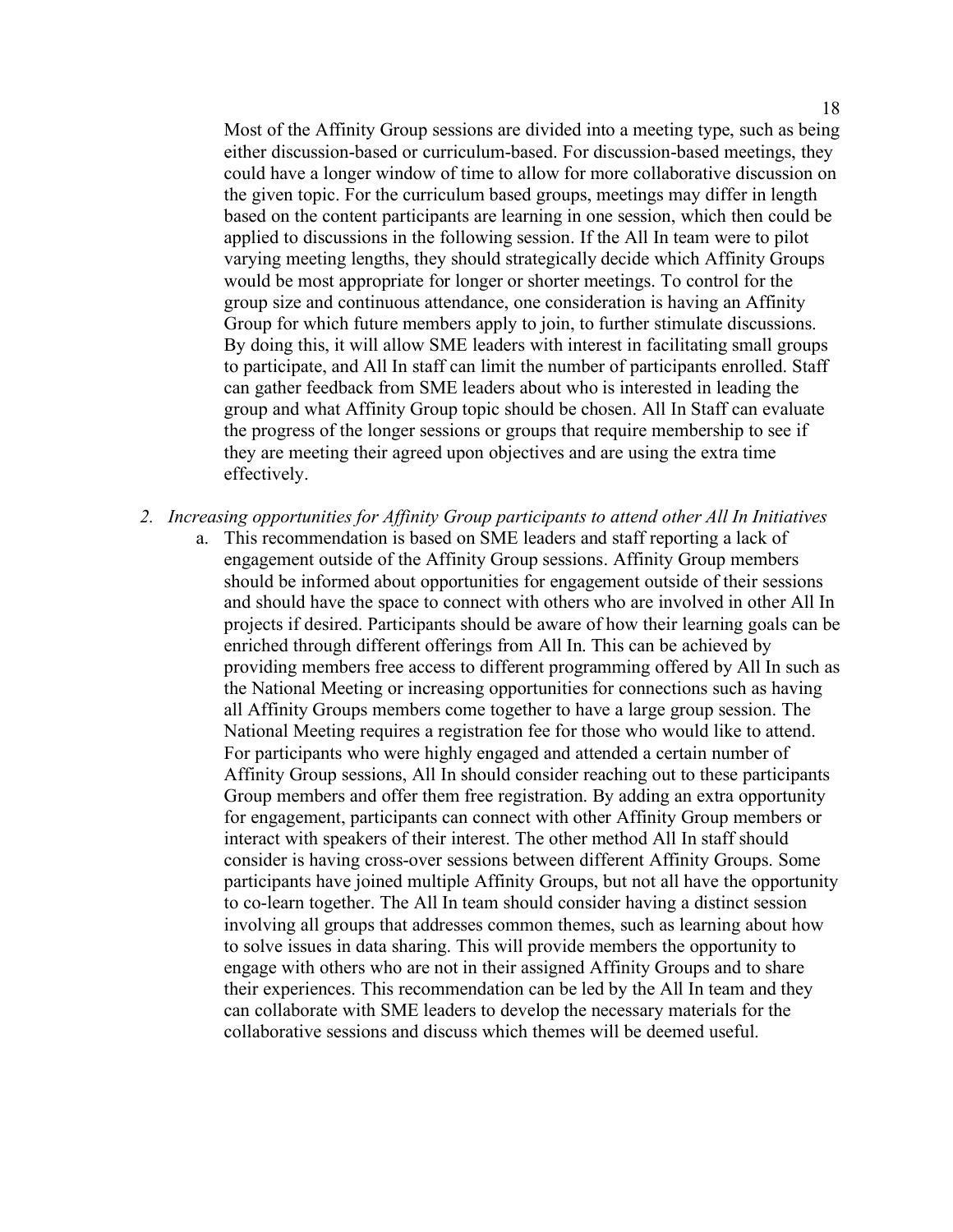- *3. Creating a Listserv for All Affinity Group Stakeholders to be notified of All In events and updates*
	- a. One technical recommendation All In should establish is the use of a listserv for mailing out information to Affinity Group participants, SME leaders and staff. The purpose of creating this listserv is to share events hosted by All In, such as webinars or the National meeting, highlight the work of Affinity Groups, and share valuable resources that can be utilized by members. It would be a collective method for disseminating information, so all stakeholders receive it at once. As mentioned in the SME leader findings, it was difficult to get participants to sign up for the All In Online Community, so the use of a listserv can be a potential resource for members to highlight the progress of each group. The listserv would not replace the Online Community, but participants, SME leaders and staff can receive a quick overview as to what other groups are involved in and get updates on their progress.

### *4. Hold a Kickoff meeting for Affinity Group Participants*

a. To encourage engagement prior to Affinity Group sessions beginning, All In should host a kickoff meeting exclusively for participants. For the beginning of the pilot phase in 2021, SME leaders attended a kickoff meeting with All In staff to become better equipped with facilitating their groups and discussed their expectations, but there was no meeting for all participants who showed interest in attending and for those who would likely participate. For the next round of Affinity Groups, All In staff should host a meeting or kick off celebration to highlight the different groups, introduce SME leaders, and have break out rooms so that participants from different groups can network with others. This meeting can be a space to inform participants about the Online Community, describe its purpose, and demonstrate how to use it. Staff could inform participants of webinars and highlight what the purpose of the National Meeting. All In staff can also define the expectations for attending groups and what experiences they would like to get out of their discussions. Staff can also discuss what previous resources or projects past participants have worked on in the pilot phase and what work can be further continued by new members. Hosting an initial meeting for participants will help orient them to the objectives of the program and describe how the All In network can further their work in multi-sector collaborations.

## **Limitations:**

Most of the limitations of this report relate to small sample sizes for the instruments used. For the support staff survey, the five staff members who assisted groups were asked to complete the survey and only four responses were received. Although only a total of five staff were involved in supporting the pilot program of Affinity Groups, these findings may not fully represent which tasks were completed. It may not showcase all parts of the program they found to be beneficial to participants, as compared to a large-scale version of the program with more staff members. The other limitation with the participant post Affinity Group survey was the number of respondents. The survey was sent out to a total of 271 participants and only 48 (18%) completed it. The low response rate could be related to significant attrition observed over the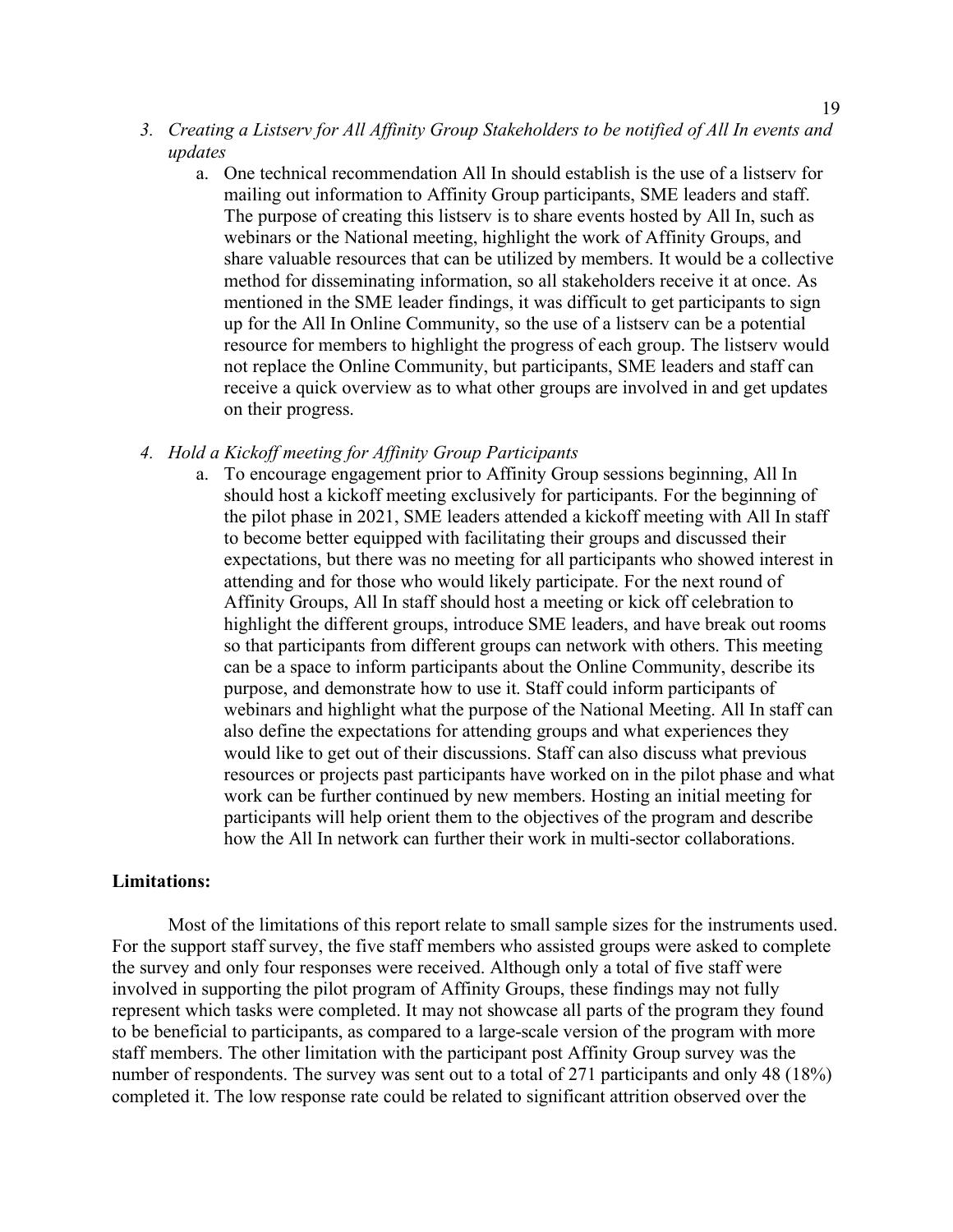course of the program and may affect the generalizability of the evaluation as there could be a difference in reflections shared with a larger sample size. This could be related to COVID-19 restrictions being lifted and more participants having to shift their responsibilities, hindering their ability to attend meetings toward the program's end. Participants could have faced virtual fatigue from attending online sessions during this time, contributing to the low response rate.

## **Conclusion:**

The pilot phase of the All In Affinity Group program strived to connect SME leaders and participants to further educate them about one of eight topics related to multi-sector collaborations and connecting shared data systems to advance public health. At the end of the pilot phase, instruments used to collect viewpoints from SME leaders, staff, and participants helped determine that peer-to-peer learning is a valuable method in this type of setting, as stakeholders from organizations can come together to discuss similar issues across the nation. With the help of All In collaborators, the Affinity Groups can be heightened into a wellgrounded program by considering these recommendations. These recommendations will benefit the work of SME leaders and staff, which will yield further advancements of the work participants are conducting as they engage with national multi-level organizations and communities to achieve health equity by exploring sustainable solutions.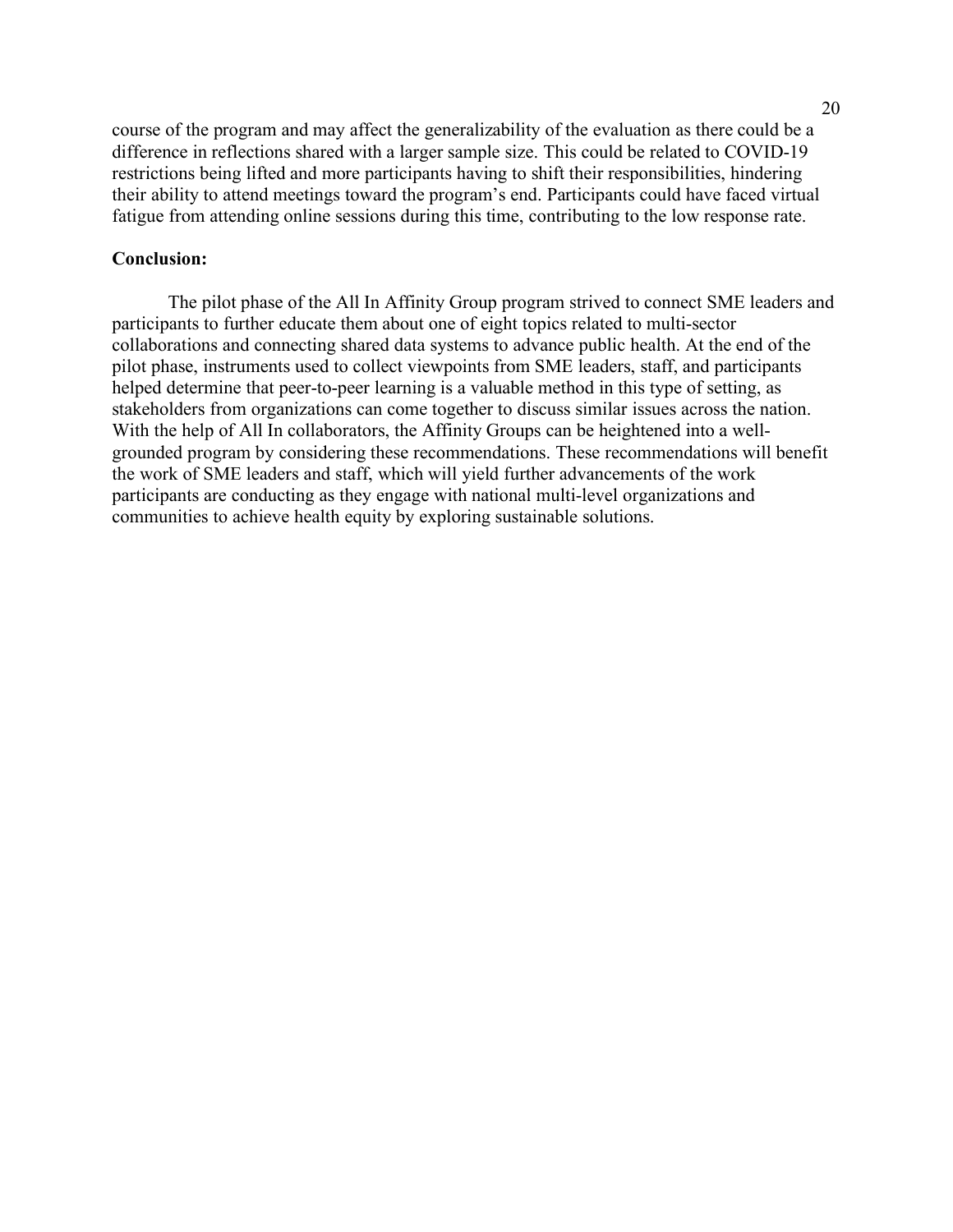### References

- 1. (2022). *Alchemer*. Retrieved from Alchemer.com
- 2. Aligning Systems for Health. (2021). *Framework for aligning sectors with glossary*. Georgia Health Policy Center. Retrieved from: [https://ghpc.gsu.edu/download/aligning](https://ghpc.gsu.edu/download/aligning-systems-for-health-a-framework-for-aligning-sectors/)[systems-for-health-a-framework-for-aligning-sectors/](https://ghpc.gsu.edu/download/aligning-systems-for-health-a-framework-for-aligning-sectors/)
- 3. Allen, E. H., Samuel-Jakubos, H., & Waidmann, T. A. (2021). Data Sharing in Cross-Sector Collaborations.
- 4. Attride-Stirling, J. (2001). Thematic networks: an analytic tool for qualitative research. Qualitative Research, 1(3), 385–405. https://doi.org/10.1177/146879410100100307
- 5. Boud, D. (2001). Making the move to peer learning. *Peer learning in higher education: Learning from and with each other*, *1*, 20
- 6. Clinical and Translational Science Awards Consortium Community Engagement Key Function Committee Task Force on the Principles of Community Engagement. (2011). Principles of community engagement (2nd ed.). [https://ncats.nih.gov/ctsa\\_2011/ch5\\_v2.html](https://ncats.nih.gov/ctsa_2011/ch5_v2.html)
- 7. Georgia Health Policy Center. (2019). Cross-Sector Alignment Theory of Change. Retrieved from <https://ghpc.gsu.edu/download/cross-sector-alignment-theory-of-change/>
- 8. Kiger, M. E., & Varpio, L. (2020). Thematic analysis of qualitative data: AMEE Guide No. 131. *Medical teacher*, *42*(8), 846-854.
- 9. King, R. J., Garrett, N., Kriseman, J., Crum, M., Rafalski, E. M., Sweat, D., Frazier, R., Schearer, S., & Cutts, T. (2016). A Community Health Record: Improving Health Through Multisector Collaboration, Information Sharing, and Technology. *Preventing chronic disease*, *13*, E122.<https://doi.org/10.5888/pcd13.160101>
- 10. Milstein, B., & Wetterhall, S. F. (1999). Framework for program evaluation in public health
- 11. Miron, G. (2004). Evaluation report checklist. *Last retrieved on March*, *20*, 2005
- 12. The world's only all-in-one video solution. Vimeo. (2022). Retrieved March 29, 2022, from https://vimeo.com/
- 13. Van Panhuis, W. G., Paul, P., Emerson, C., Grefenstette, J., Wilder, R., Herbst, A. J., ... & Burke, D. S. (2014). A systematic review of barriers to data sharing in public health. *BMC public health*, *14*(1), 1-9